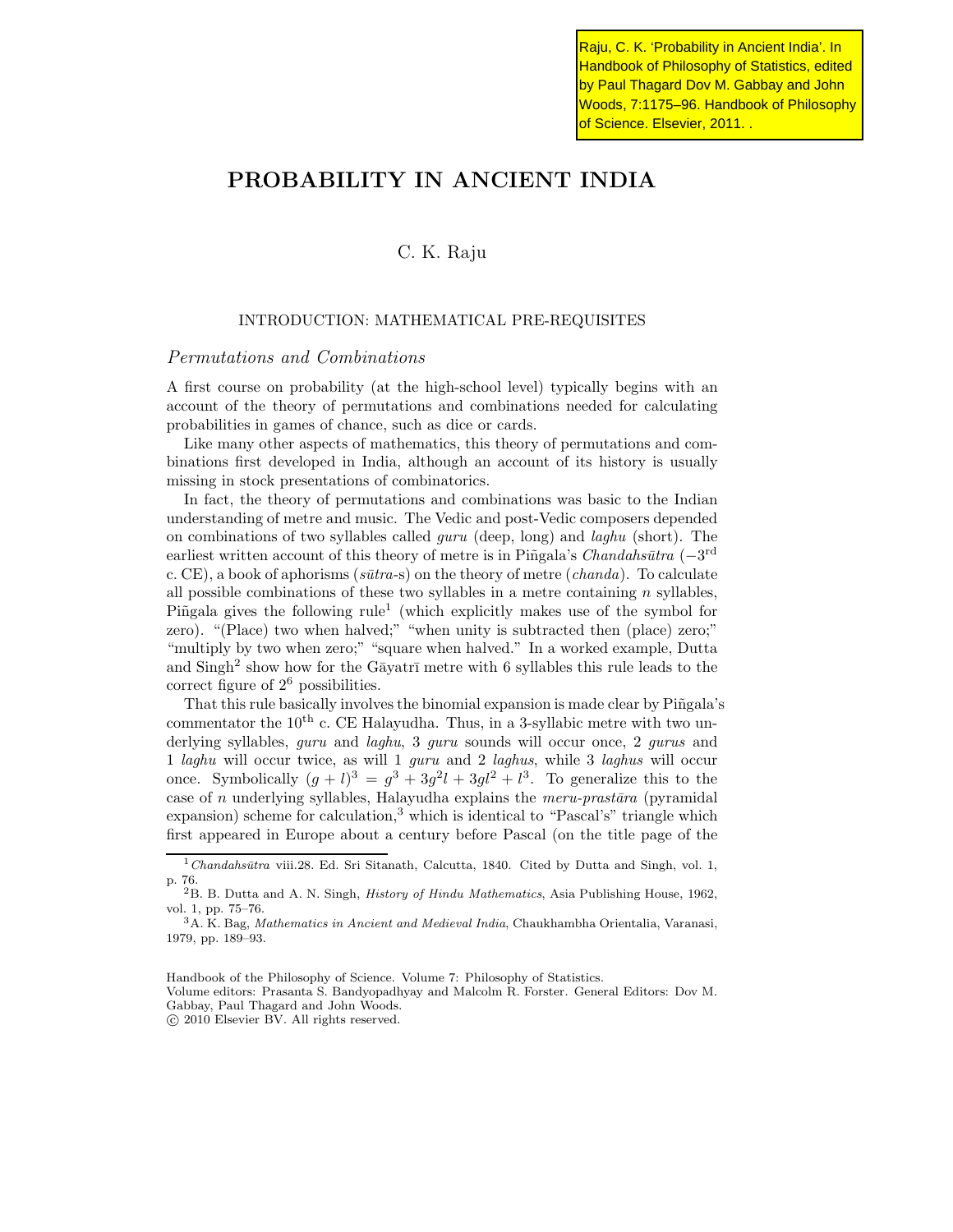*Arithmetic* of Apianus) and in China in the  $14<sup>th</sup>$  c.<sup>4</sup> An example, using the  $G\bar{a}yatri$ meter is also found in Bhaskara's *Līlāvatī*.<sup>5</sup> The accounts found in stock Western histories of mathematics (such as that by  $Smith<sup>6</sup>$ ) incorrectly state that no attention was paid in India to the theory of permutations and combinations before Bhaskara II ( $12<sup>th</sup>$  c. CE).

Although this theory is built into the Vedic metre, the earliest known written account relating to permutations and combinations actually comes from even before Piñgala, and is found in the  $-4<sup>th</sup>$  c. Jain *Bhagwatī Sūtra*. Permutations were called *vikalpa-gan. ita* (the calculus of alternatives), and combinations *bhanga*. The text works out the number of combinations of n categories taken 2, 3 etc. at a time.

Incidentally, this throws up large numbers of the sort that cannot easily be written in Greek (Attic) and Roman numerals. It should be noted that while the Yajurveda<sup>7</sup> already used a place value system, and gives names for numbers up to  $10^{12}$ , the Jain literature typically runs into very large numbers, such as  $10^{60}$ , and the Buddha when challenged (perhaps by a Jain opponent) names numbers up to 1053. Large numbers have an intimate connection with the philosophy of probability, as examined in more detail, later on.

From the earliest Vedic tradition, there is a continuous tradition linking the first accounts of permutations and combinations with those of Bhaskara II  $(12<sup>th</sup> c.)$ , and later commentaries on his work, up to the  $16<sup>th</sup>$  c. CE, such as the *Kriyākramkarī*.<sup>8</sup> Thus,<sup>9</sup> the surgeon Sustruta (−2<sup>nd</sup> c. CE) in his compendium (*Sustruta-samhita*) lists the total number of flavours derived from 6 flavours taken 1 at a time, 2 at a time, and so on. Likewise, Varāhamihira  $(6<sup>th</sup> c.)$  who reputedly wrote the first Indian text on astrology  $(Brhat-Jātaka)$  states in it the number of perfumes that can be made from 16 substances mixed in 1, 2, 3, and 4 proportions.

Similar examples are found in the  $P\bar{a}t\bar{a}ganita$  (Slate Arithmetic) of Sridhar  $(10^{th}$ c.), a widely used elementary school-text, as its name suggests, Mahavira's  $(8<sup>th</sup> c.)$ 

<sup>4</sup>Joseph Needham, *The Shorter Science and Civilisation in China*, vol. 2 (abridgement by C. A. Ronan). Cambridge University Press, 1981, p. 55.<br><sup>5</sup>Bhaskara, *Līlāvatī*, trans. K. S. Patwardhan, S. A. Naimpally, and S. L. Singh, p. 102. The

verse is numbered differently in different manuscripts. K. V. Sarma in his critical edition of the  $16<sup>th</sup>$  c. southern commentary *Kriyākramakarī* (VVRI, Hoshiarpur, 1975) on the *Līlāvatī*, gives this as verse number 133, while the other cited source has given it as verse number 121.

<sup>&</sup>lt;sup>6</sup>D. E. Smith, *History of Mathematics*, Dover Publications, 1958, vol. 2, p. 502.<br><sup>7</sup>Yajurveda xvii.2 gives the names for the first 12 powers of 10, the first five being more or less similar to what they are today. <sup>8</sup>This has an interesting connection with the history of the calculus. Fermat's challenge prob-

lem is identical with a solved exercise in Bhaskara II. So this is one of the texts that travelled from Cochin to Rome, and Bhaskara was probably Pascal's source. *B* $\bar{i}jaganita$  of Srī Bhāskarācārya, ed. Sudhakara Dvivedi, Benares, 1927 (Benares Sanskrit Series, No. 159), chapter on *cakravala*, p. 40. An account of Bhaskara's *cakravala* method may be found, for instance, in Bag, cited above (pp. 217–228). For a formalised account of Bhaskara's *cakravala* method, see I. S. Bhanu Murthy, *A Modern Introduction to Ancient Indian Mathematics*, Wiley Eastern, New Delhi, 1992, pp. 114–21. (Bhanu Murthy's book has a typo here.) For Fermat's challenge problem and "Pell's equation", see D. Struik, *A Source Book in Mathematics 1200–1800,* Harvard University

<sup>&</sup>lt;sup>9</sup>A. Bag, Mathematics in Ancient and Medieval India, cited above, p. 188.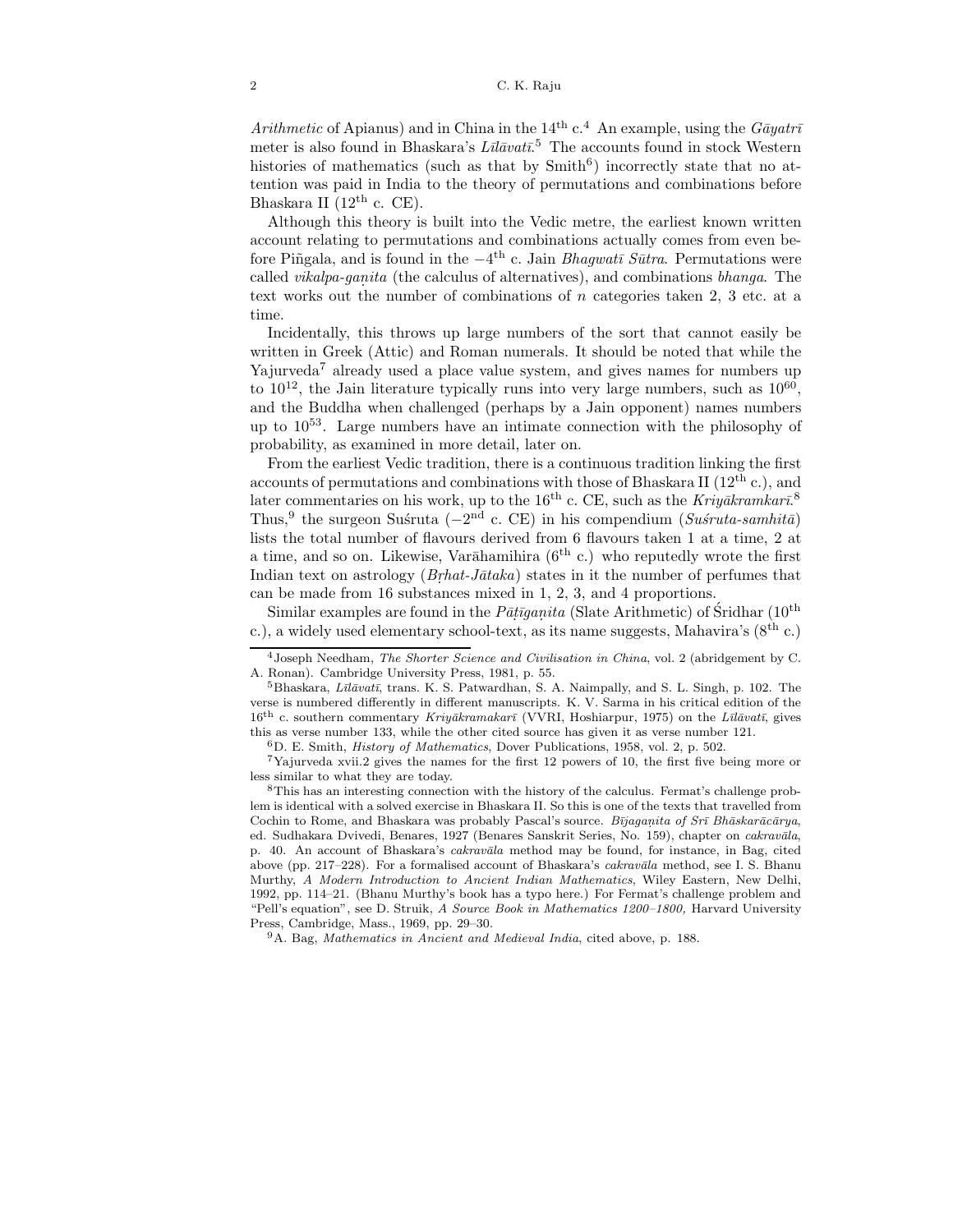*Ganita Sāra Samgraha*, and Bhaskara II (*Līlāvatī*) etc. Bhaskara mentions that this formula has applications to the theory of metre, to architecture, medicine, and *khandameru* ("Pascal's triangle"). In these later texts, one finds explicitly stated formulae for permutations and combinations.

For example, to calculate  $\binom{n}{r}$  values, Sridhar, in his text on slate-arithmetic<sup>10</sup> (*P¯at.igan. ita*), gives the following rule.

# एकाद्युत्तरविधिना रस विन्यासे विलोमतो गुण्येत् पूर्वेण परं क्रमशो रूपादिचयैर्हरेर्विभ्जेत्

This translates as follows (*P* $\bar{a}$ *tiganita*, 72, Eng. p. 58)

Writing down the numbers beginning with 1 and increasing by 1 up to the (given) number of savours in the inverse order, divide them by the numbers beginning with 1 and increasing by 1 in the regular order, and then multiply successively by the preceding (quotient) the succeeding one. (This will give the number of combinations of the savours taken  $1, 2, 3, \ldots$ , all at a time respectively.)<sup>11</sup>

Thus, in the case of 6 savours, one writes down the numbers 1 to 6 in reverse order

$$
6,5,4,3,2,1
$$

These are divided by the numbers in the usual order, to get the quotients

$$
\frac{6}{1},~\frac{5}{2},~\frac{4}{3},~\frac{3}{4},~\frac{2}{5},~\frac{1}{6}.
$$

Then, according to the rule, the number of combinations of savours taken 1 at a time, 2 at a time, etc., up to all at a time are respectively

$$
\frac{6}{1}, \frac{6}{1} \times \frac{5}{2}, \frac{6}{1} \times \frac{5}{2} \times \frac{4}{3}, \text{ etc.}
$$

Although, the formulae are mostly stated in identical terms, they are applied most flamboyantly by Bhaskara II. For example, to illustrate one of his formulae, Bhaskara asks for the total number of 5 digit numbers whose digits sum to 13.<sup>12</sup>

# पंचस्थानस्थितैरंकैर्यद्यद्योगस्त्रयोदश कतिभेदा भवेत्संख्या यदि वेत्सि निगद्यताम्

He then adds in the next verse that although this question involves "no multiplication or division, no squaring or cubing, it is sure to humble the egotistical and evil lads of astronomers".

<sup>&</sup>lt;sup>10</sup>Sridhar, Pātiganita, 72, ed. & trans. K. S. Shukla, Dept. of Mathematics and Astronomy, Lucknow University, 1959, Sanskrit, p. 97.

<sup>&</sup>lt;sup>11</sup> *Pātiganita of Śridhar*, trans. K. S. Shukla. As he points out, similar articulations are found in the *Ganita Sāra Samgrah* of Mahavira, vi.218, *MahāSiddhānta* of Āryabhaṭa 2, xv, 45–46 etc.

 $^{12}Li\bar{d}v$ atī of Bhāskarācārya, trans. Patwardhan et al., p. 181. They give the number of this verse as 276, whereas, in K. V. Sarma's critical edition of *Kriyākramkarī*, a commentary on the  $L\bar{u}a\bar{u}$ , this is at 269, p. 464.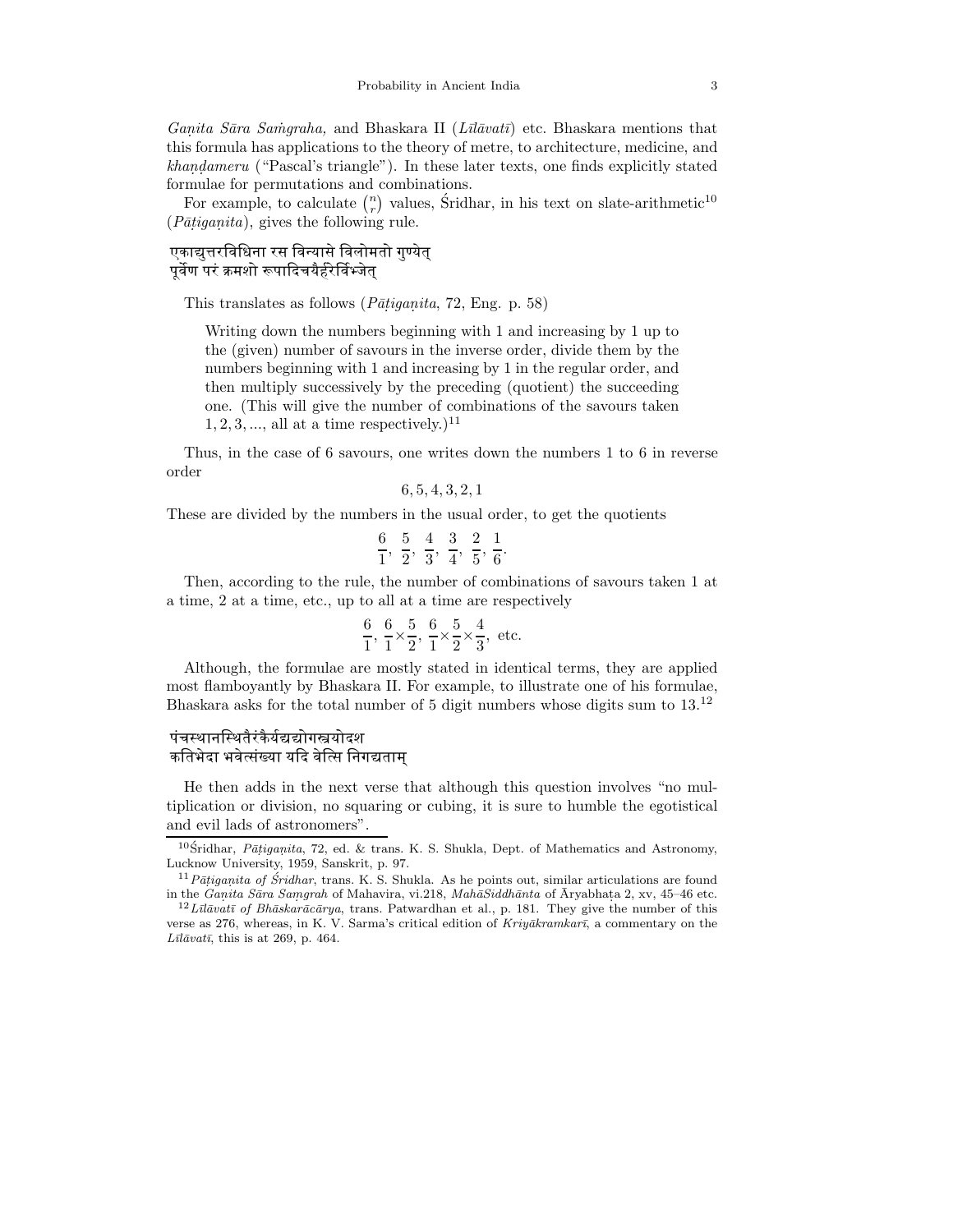## *Weighted averages*

The notion of simple average was routinely used in Indian planetary models, where each planet had a mean motion, and a deviation from it. Unlike Western planetary models, there was no belief in any divine harmony nor any faith in divine "laws" of any sort involved here, just an average motion and deviations from it in a downto-earth empirical sense. While the deviations from the mean were not regarded as necessarily *mechanically* explicable, neither were they regarded as quite "random", for it was believed that the deviation could be calculated in principle, at least to a good degree of approximation (required for the Indian calendar, which identified the rainy season, and hence was a critical input for monsoon-driven agriculture in India).

In various elementary mathematical texts, in the context of computing the density of mixtures or alloys, one also finds the usual formula for weighted averages, which is so closely related to the notion of "mathematical expectation" in probability theory. For example, we find in verse  $52(ii)$  of the *P* $\bar{a}t\bar{a}ganita$  (Eng. p. 36) the following:

"The sum of the products of weight and *varna* of the several pieces" of gold, being divided by the sum of the weights of the pieces of gold, give the *varna* (of the alloy).

That is, if there are *n* pieces of gold of weights  $w_1.w_2, \ldots, w_n$ , and *varnas*  $v_1, v_2, \ldots, v_n$ , the *varna v* of the alloy is given by  $v = \frac{w_1v_1 + w_2v_2 + \cdots + w_nv_n}{w_1 + w_2 + \cdots + w_n}$ .

(The term *varna* is analogous to the term "carat", with pure gold consisting of 16 *varn. as*. ) Understandably, this topic of "mixtures" is given special emphasis in Jain texts like those of Mahavira.

The relevance of these weighted averages to gambling was understood. It is in this very context of "mixtures" that the *Ganita Sara Samgraha*<sup>13</sup>(268.5, 273.5) gives the example of "Dutch bets" mentioned by Hacking.<sup>14</sup> This is "a rule to ensure profit (in gambling) regardless of victory or loss", a method of riskless arbitrage, in short. The text illustrates the rule with an example, where "a great man knowing mantra and medicine sees a cockfight in progress. He talks to the owners of the birds separately in a mysterious way. He tells one that 'if your bird wins, you give me the amount you bet, and if it loses, I will give you  $\frac{2}{3}$  of that amount'. Then he goes to the owner of the other bird where on those same conditions he promised to pay  $\frac{3}{4}$  of the amount. In either case, he earned a profit of only 12 pieces of gold. O mathematician, blessed with speech, tell me how much money did the owner of each bird bet."

 $^{13}\,Ganitasāra-Samgraha,$  (Hindi trans. L. C. Jain), Jain Samskrti Samraksha Sangh, Sholapur, 1963, pp. 159–60. <sup>14</sup>Ian Hacking, *The Emergence of Probability: A Philosophical Study of Early Ideas about*

*Probability, Induction and Statistical Inference*, Cambridge University Press, 1975, pp. 6–9. Hacking uses the English translation of *Ganita Sara Samgraha*, trans. M. Rangacharya (1912), pp. 162–3.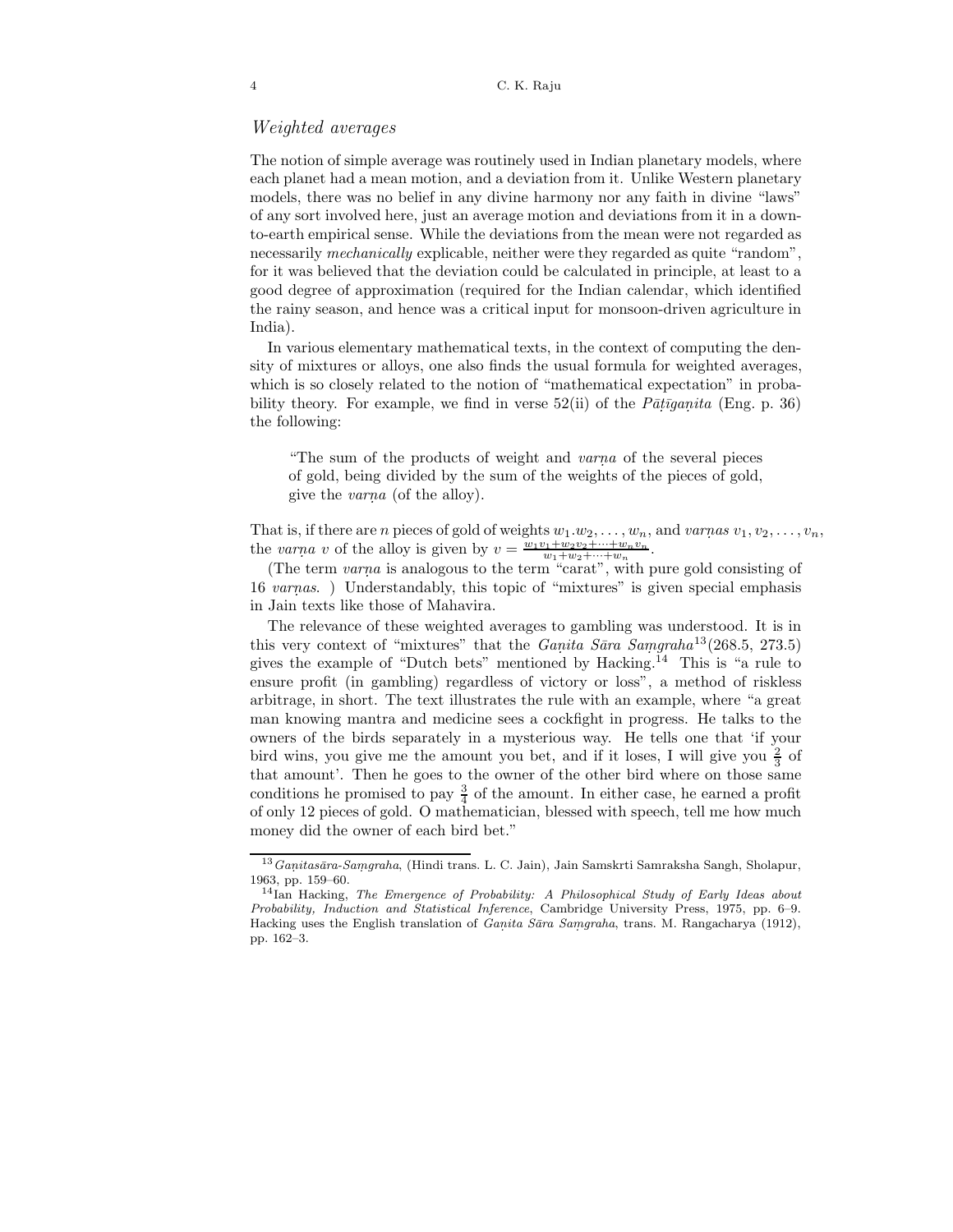# *Precise fractions*

Apart from the ability to work with large numbers, and to calculate permutations and combinations, and weighted averages, there is also needed the ability to work with fractions having large numerators and denominators. Such ability, indicative of greater precision, is not automatic. Such precise fractions with large numerators and denominators are certainly found in Indian mathematical texts from the time of  $\bar{A}$ ryabhata.<sup>15</sup> Their use is also reflected in the Indian calendar.

By way of comparison, the Romans had only a few stock fractions to base 12 (each of which had a separate name). Hence they had a wrong duration of the year as  $365\frac{1}{4}$  days, just because it involved such an easy-to-state fraction. And they retained this wrong duration even after the repeated calendar reforms of the 4th to 6th c., and, for over a thousand years, until 1582. The Greek Attic numerals were similar, and the Greeks did not work with such fractions in any text coming actually (and not notionally) from before the 9<sup>th</sup> c. Baghdad House of Wisdom.<sup>16</sup> The significance of the Baghdad House of Wisdom is that Indian arithmetic texts travelled there, were translated into Arabic, and some of these were further translated from Arabic into Greek<sup>17</sup> like the Indian story book, the *Pañcatantra*.<sup>18</sup> (All known Arabic and Greek manuscripts of "Ptolemy's" *Almagest,* for example, post-date the Baghdad House of Wisdom—most also post-date the Crusades—and are decidedly post-9<sup>th</sup> c. accretive texts as is clear, for example, from their star lists. Therefore, it would be anachronistic to attribute, uncritically and ahistori-

<sup>&</sup>lt;sup>15</sup>*Aryabhatiya, Gītikā* 3-4, trans. K. S. Shukla and K. V. Sarma, INSA, New Delhi, 1976, p. 6. This verse gives revolution numbers for various planets, and requires us to calculate fractions such as 1582237500/4320000. Up to a hundred years ago, Western historians, who subscribed to the view that the world was created a mere 6000 years ago, invariably described these figures as fantastic cosmological speculations, and meaningless by implication. However, the above fraction leads to a surprisingly accurate figure of 365.25868 days for the length of the *sidereal* year (compared to its modern value of 365.25636 days). In contrast, the value attributed to Ptolemy (365.24666 days) is significantly less accurate, and we know that the length of the (tropical) year on the Roman calendar was less accurate than the figure attributed to "Ptolemy". This led to a slip in the date of Easter, and hence necessitated the repeated attempts at Roman calendar reform in the  $5^{\text{th}}$  and  $6^{\text{th}}$  centuries.

 $16$ The difference between actual and notional dates is important. The only clear way to check a notional date is through the non-textual evidence, and it is hard to believe that the crude Greek and Roman calendars, despite repeated attempts by the state and church to reform them, could have co-existed for centuries with relatively sophisticated astronomy texts, such as the *Almagest* attributed to Ptolemy (which attribution makes its notional date 2nd c., although the actual manuscripts of it come from a thousand years later, and are accretive).<br><sup>17</sup>C. K. Raju, *Cultural Foundations of Mathematics*, Pearson Longman, 2007. This text ex-

amines in detail the points made in note 16 above. Also, C. K. Raju, *Is Science Western in Origin?*, Citizens International and Multiversity, Penang, 2009, contains a brief account. <sup>18</sup>Edward Gibbon, *The Decline and Fall of the Roman Empire*, Great Books of the Western

World, vols 37–38, Encyclopaedia Britannica, Chicago, 1996, vol. 2, note 55 to chp. 52, p. 608. Others have assigned the date of 1080 to Simon Seth's Greek translation of the *Pa˜ncatantra* from Arabic. The Arabic translation *Kalilah va Dimnah* by Ibn al Muqaffa (d. 750), was long before the formation of the House of Wisdom, and the movement called the Brethren of Purity (Ikhwan al-Safa) derives inspiration from this text. This translation was from the Pahlavi translation which was from the Sanskrit, and done by Burzoe himself, the vazir of Khusrow I, Noshirvan, according to the *Shahnama* of Firdausi.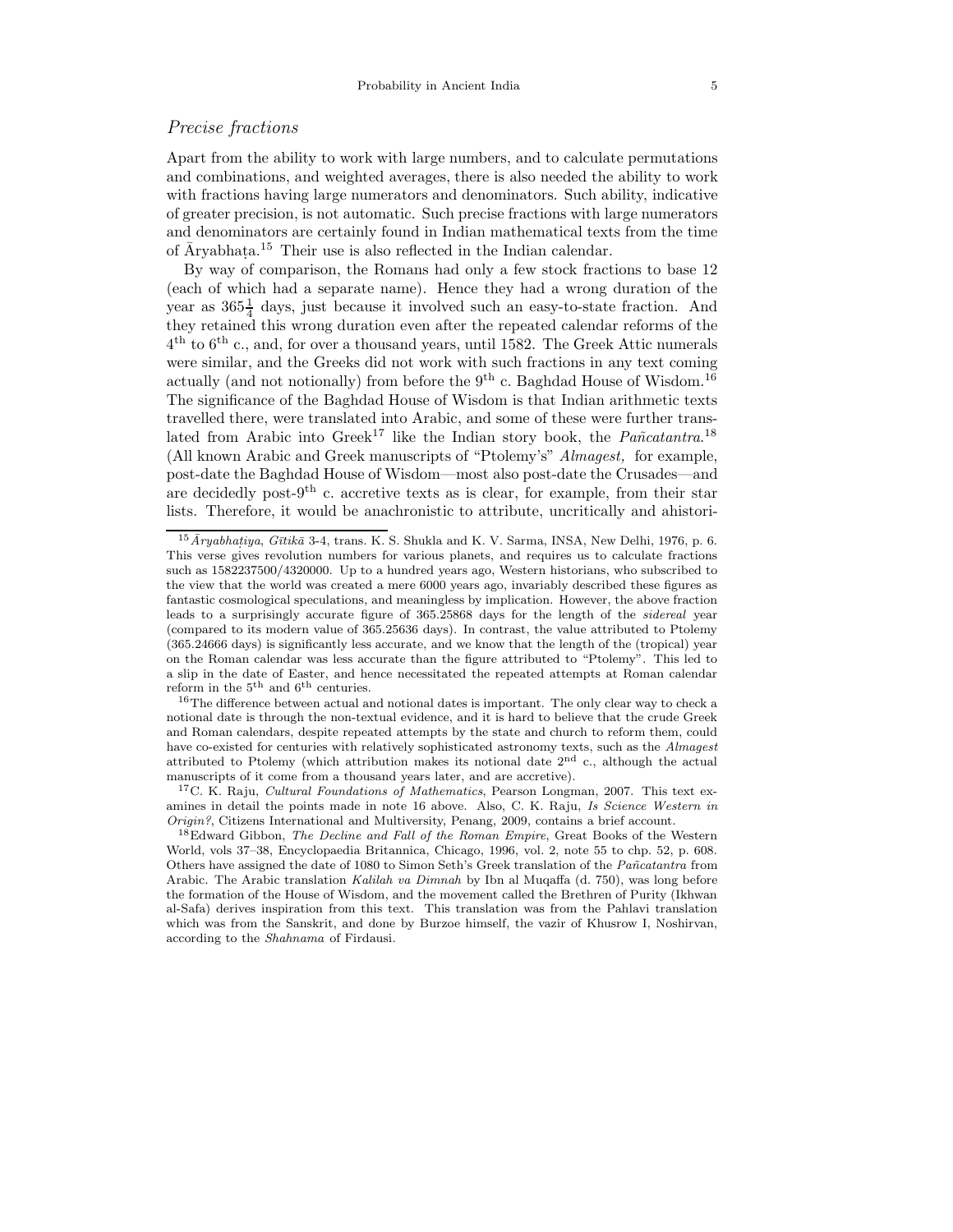cally, the use of sexagesimal fractions in such a late text to a mythical Claudius Ptolemy of the  $2<sup>nd</sup>$  c.<sup>19</sup>)

# *The game of dice in India*

Thus, Indian tradition had all the arithmetic tools needed for the calculation of discrete probabilities. But was there a concept of probability? Stock mathematics texts draw their examples from a range of sources, and we also occasionally find some examples related to games of chance such as dice. The same slate-arithmetic text ( $Pātīganita$ , 99–101, p. 145) gives a long and complex rule for calculating whether one has won or lost in a game of dice. However, this is given as an application of the formulae for arithmetic progression. The substance of these formulae is explained as follows.

Suppose that two persons A and B gamble with dice, and that they alternately win  $p_1, p_2p_3p_4$  casts. If the stake-moneys of the casts be in the arithmetic progression  $a, a + d, a + 2d, \ldots$  then the amount won by  $A = [a + (a + d) + (a + 2d) +$ ... $(p_1 \text{ terms})] + [a + (p_1 + p_2)d + a(p_1 + p_2 + 1)d + \dots (p_3 \text{ terms})].$  Likewise, the amount won by  $B = [a + p_1d + a + (p_1 + 1)d + \dots (p_2 \text{ terms})] + [a + (p_1 + p_2 +$  $p_3)d + (p_1 + p_2 + p_3 + 1)d + \dots (p_4 \text{ terms})]$  and this leads to the enunciated rule.

This suggests that the game of dice might not have been played the same way in India, as it is played today, and also that a common strategy followed was (somewhat like martingale bets) to go on increasing the stake as the game went on. But this still does not give us enough information. (Accounts of the game of dice are *not* found in the *Ganita Sara Samgraha*<sup>20</sup> Presumably, the Jains did not want their children to start thinking about such things!) The text naturally takes it for granted that the readers are familiar with this game of dice, but *we* do not seem to have adequate sources for that at the moment, or at least such sources are not known to this author.

#### *The hymn on dice in the Rqveda*

Games of chance, such as dice, certainly existed in Indian tradition from the earliest times. We find an extraordinary *aksa sūkta* or hymn on dice in the Rgyeda (10.2.34). The long hymn begins by comparing the pleasure of gambling with the pleasure of drinking soma!

"There is enjoyment like the soma in those dice".<sup>21</sup> (सोमस्येव मौजवतस्यमचो)

It goes on to describe how everyone avoids a gambler, like an old man avoids horses, even his mother and father feign not to recognize him, and he is separated from his loving wife. Many times the gambler resolves to stay away, but each time the fatal attraction of the dice pulls him back. With great enthusiasm he

<sup>19</sup>This is argued in more detail in C. K. Raju, *Cultural Foundations of Mathematics*, cited

above. See also notes 15 and 16 above.<br><sup>20</sup>Mahavir, *Ganita Sāra Samgraha*, Hindi trans. L. C. Jain, Jain Samskrti Samrakshaka<br>Sangha, Sholapur, 1963.

 ${}^{21}$ Rgveda, 10.2.34.1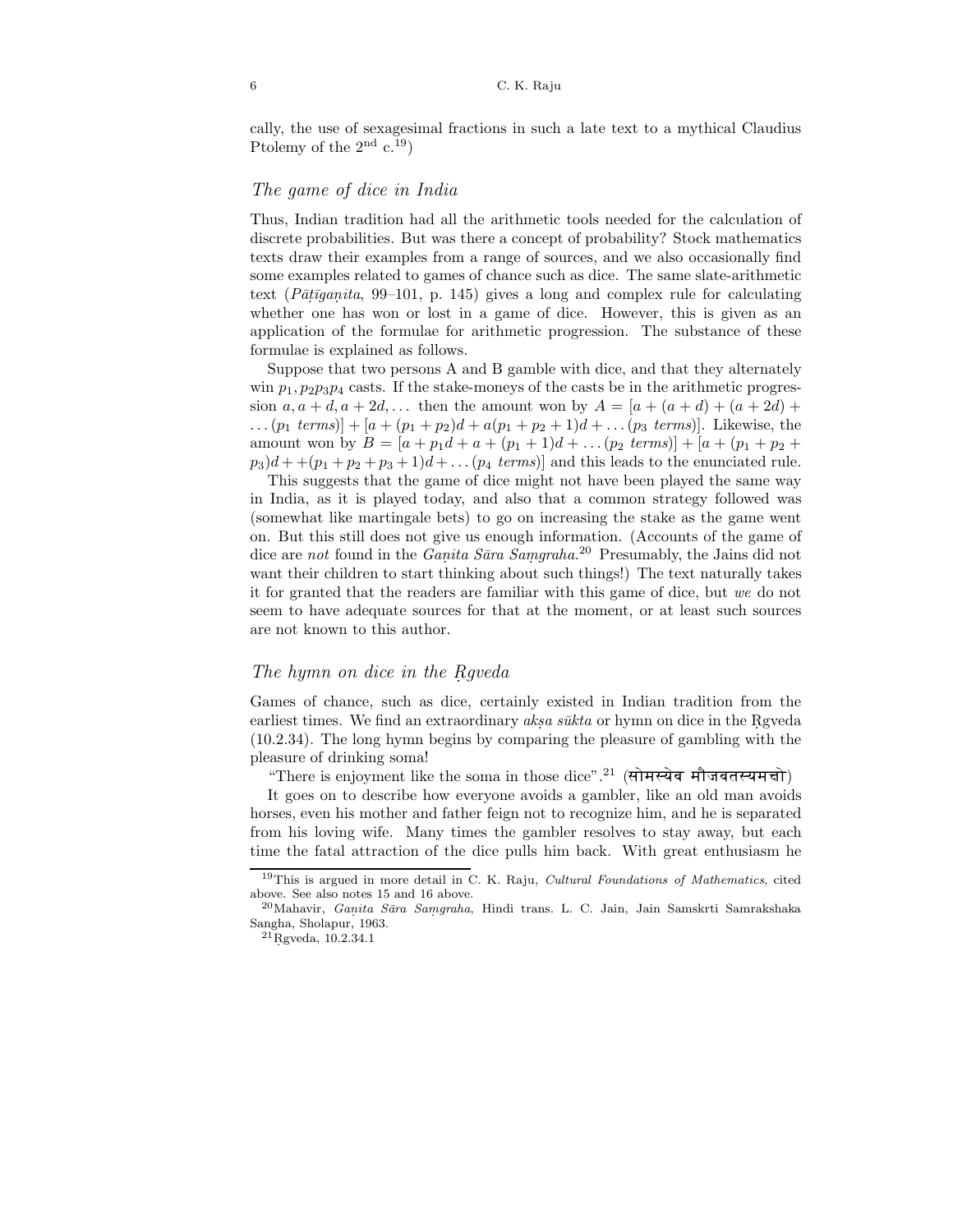reaches the gambling place, hoping to win, but sometimes he wins and sometimes his opponent does. The dice do not obey the wishes of the gambler, they revolt. They pierce the heart of the gambler, as easily as an arrow or a knife cuts through the skin, and they goad him on like the ankus, and pierce him like hot irons. When he wins he is as happy as if a son is born, and when he loses, he is as if dead. The 53 dice dance like the sun playing with its rays, they cannot be controlled by the bravest of the brave, and even the king bows before them. They have no hands, but they rise and fall, and men with hands lose to them. The gambler's wife remains frustrated and his son becomes a vagabond. He always spends his night in other places. Anyone who lends him money doubts that he will get it back. The gambler who arrives in the morning on a steed leaves at night without clothes on his back. [Such is the power of dice!] O Dice, I join the ten fingers of my hands and bow to the leader among you!

# THE NOTION OF A FAIR GAME AND THE FREQUENTIST INTERPRETATION OF PROBABILITY

#### *Fair and deceitful gambling in the Mahabharata*

This tells us a great deal about the social consequences of gambling, but still very little about how exactly the game was played. (This is naturally assumed to be known to all.) But we do find something interesting from a philosophical perspective on probability. For, from the earliest times, there was also a notion of what constitutes a "fair game", a notion which is today inextricably linked to the notion of probability.

This can be illustrated by a story from the Mahabharata epic. A key part of the story, and the origin of the Mahabharata war, relates to the way the heroes  $(Pandava-s)$  are robbed of their kingdom by means of a game of dice  $(\overline{q}\overline{\sigma}, \overline{\tau})$ . They cannot very well refuse the invitation to play dice because the game involves risk, and a Kshatriya is dishonoured by refusing to partake in an enterprise involving risk. However, at the start of the game, Yudhisthira, the leader of the Pandavas, makes clear that he knows the dice are loaded, or that the game will involve deceit. He says: "निकितिर्देवनं पापं न चात्रोत्र पराक्रमः" (Mbh, Sabhā Parva, 59.5). That is, "Deceitful gambling is sinful, there is no Kshatriya valor in it."

Philosophically speaking, there clearly are two concepts here: "deceitful gambling" as opposed to "fair gambling". The notion of a fair game, though not explicitly defined, is critical to the story, and involves some notion of probability implicit or explicit. The Mahabharata narrative itself brings out the unfairness of the game both through Yudhishthira's statement, at the beginning of the game, and by telling us about a long series of throws in each one of which Yudhishthira loses, without ever winning once. Of course, there is room to argue, as the devil's advocate might, and as Duryodhana's uncle Shakuni does, that it is a case of gambler's ruin or a long run of bad luck with a finite amount of capital howsoever large. Apart from the Yudhisthira-Shakuni dialogue, the Mahabharata narrative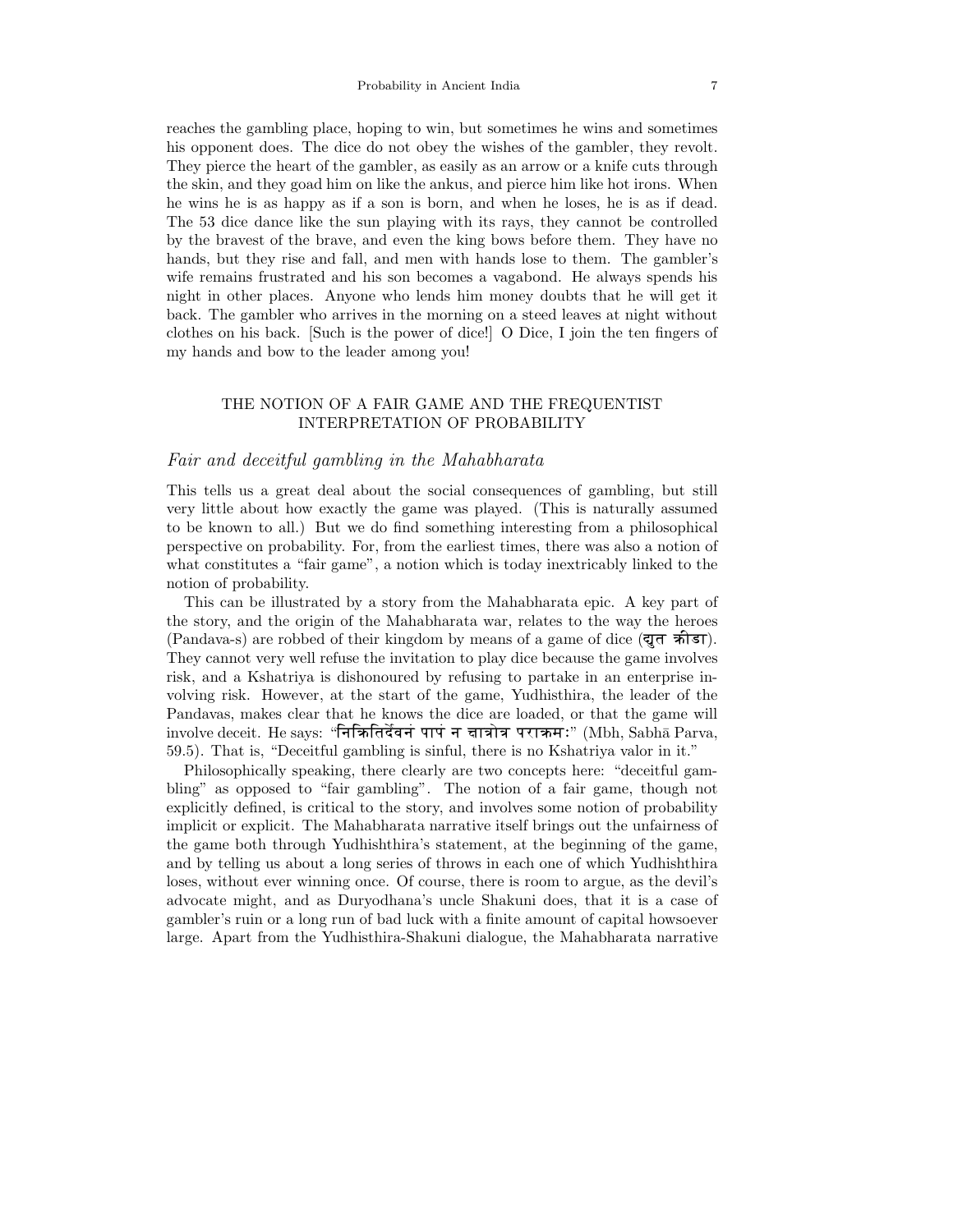itself carries the depiction of this unfairness to the utmost. Yudhisthira goes on losing, and in desperation, he even stakes his wife, Draupadi, who is then deemed to have been won, and publicly stripped and insulted by Duryodhana.<sup>22</sup>

Interestingly, a little later in the same epic, Yudhisthira, now banished to the forest, recounts his woes: how he was cheated out of a kingdom and his wife insulted. To console him, a sage recounts to him the celebrated love story of Nala and Damayanti. King Nala too lost his kingdom—once again through deceitful gambling. Having lost also his last remaining clothes in the forest, he covers himself with half of Damayanti's sari, and abandons her in the forest. He takes up a job as a charioteer with king R. tuparn. a of Ayodhya. His aim is to learn the secret of dice from Rtuparna, for he has been advised by a Naga prince that that knowledge will help him win back his kingdom. He gets an opportunity, at a tense moment, while rushing from Ayodhya to Vidarbha for the announced second marriage (*swayamvara*) of Damayanti whom Rtuparna too wants to wed. Nala stops near a Vibhitaka tree<sup>23</sup>—it is significant that the nuts of this very tree, with five faces, were used in the ancient Indian game of dice—and Rtuparna can't resist showing off his knowledge of mathematics (*ganita vidya*) by saying: the number of fruits in the two branches of the tree is 2095, count them if you like.

Nala decides to stop and count them. Retuparna, who is apprehensive of being delayed and knows that he cannot reach in time without Nala's charioteering skills, suggests that Nala should be satisfied with counting a portion of one branch.

Then the king reluctantly told him, 'Count. And on counting the leaves and fruits of a portion of this branch, thou wilt be satisfied of the truth of my assertion.'<sup>24</sup>

Nala finds the estimate accurate and wants to know how it was done, offering to exchange this knowledge with his knowledge of horses. "And king Rtuparna, having regard to the importance of the act that depended upon Vahuka's [Nala's] good-will, and tempted also by the horse-lore (that his charioteer possessed), said, 'So be it.' As solicited by thee, receive this science of dice from me..." (*ibid*). (The story has a happy ending, and Nala does get back his wife and his kingdom.)

From our immediate point of view, the interesting thing is the way the Mahabharata text conflates sampling theory with the "science of dice". (It is legitimate to call this "science", for there is a clear relation to a process of empirical verification, by cutting down the tree and counting.) This connection of sampling theory to the game of dice is mentioned by Hacking,  $2^5$  who attributes it to V. P. Godambe. They have, however, overlooked the other aspect of the story, which is that this knowledge was regarded as secret, and Rtuparna parts with it only under

 $^{22}$ Eventually, it is decreed that Yudhisthira incorrectly regarded her as his property to be staked, however, one of the heroes, Bhim, swears that he will break Duryodhana's thigh, on which he seats Draupadi, and also drink the blood of his brother Dusshasana who forcibly

dragged Draupadi to the court, both of which promises he fulfills years later in the battlefield. <sup>23</sup>Mahabharata, *van parva*, 72, trans. K. M. Ganguly, 1883–1896, Book 3, pp. 150–51.<br><sup>24</sup>*ibid*, p. 151.<br><sup>25</sup>Ian Hacking,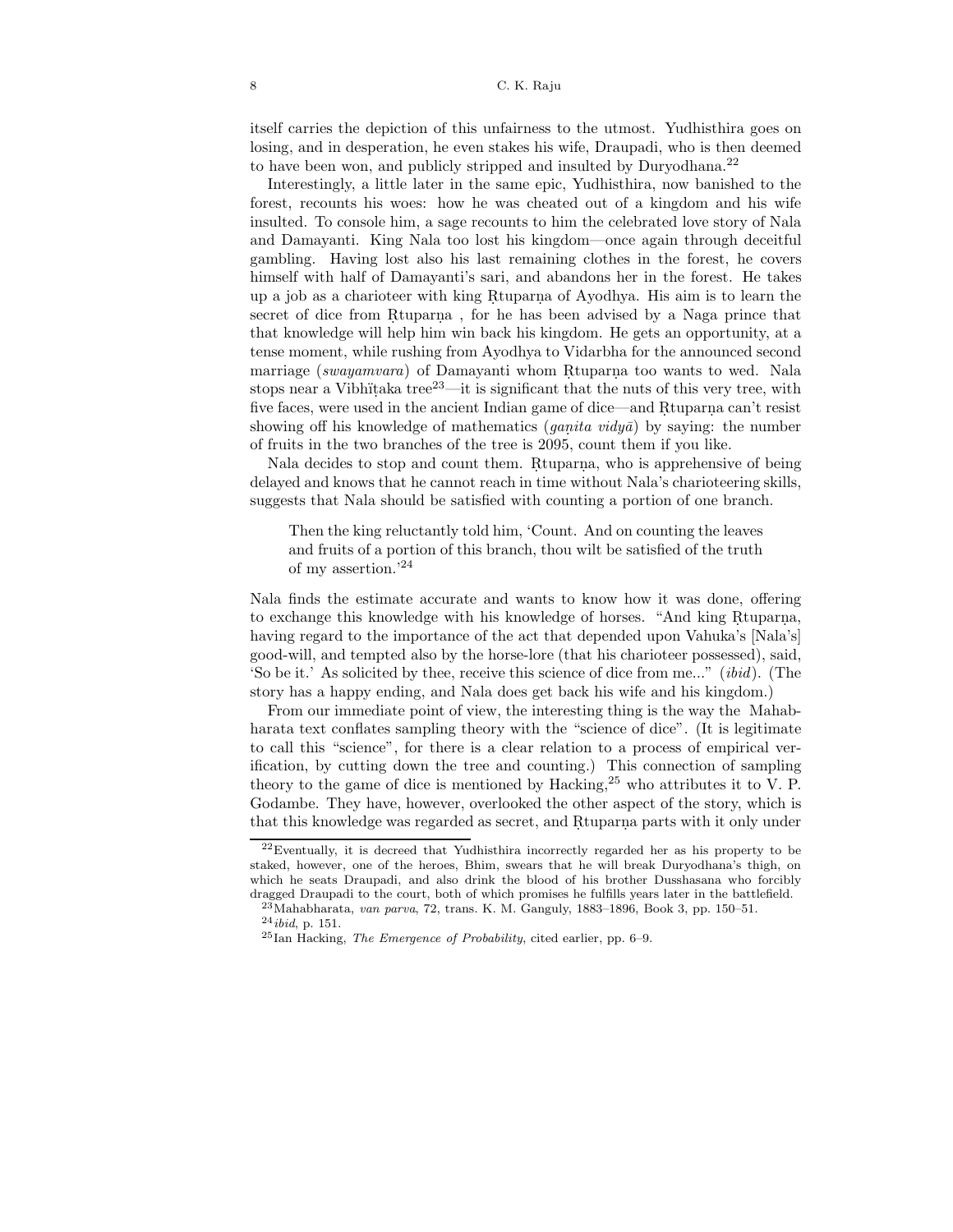extraordinary conditions; therefore, one should not expect to find this knowledge readily in common mathematical texts.

### *"Fair gambling", the law of large numbers*

There are, however, repeated references to "deceitful gambling". So, one can ask: what exactly did "fair gambling" mean? As the notion is understood today, in an ultimate sense, the fairness of the game cannot be established merely by the law of large numbers, for it is well known that the frequentist interpretation of probability fails because relative frequency converges to probability only in a probabilistic sense. Shakuni is right that a long streak of bad luck is always possible (and must almost surely occur in the long run). Therefore, also, the randomness of a set of random numbers can *ultimately* be established only by reference to the process which generated those random numbers and not merely by *post-facto* statistical tests of randomness. Note the emphasis on "ultimate". Given a series of random numbers even a simple  $\chi^2$  test could show,<sup>26</sup> for most practical purposes, whether the series is concocted; the question is whether it can settle "all" doubt, for there is always some residual probability that the test gave a wrong result, and this problem of what to do with very small numbers takes us back to the old problem of the law of large numbers. One cannot rule out the occurrence even of probability-zero cases, and the best one can say is that they will "almost surely" not occur.

# *Law of large numbers and the notion of convergence as a supertask*

At this point, it is probably a good idea to understand two key differences between the Indian philosophy of mathematics and the Western philosophy of mathematics. The contemporary notion of a fair game already involves some notion of the law of large numbers, hence a notion of *convergence* in some sense (such as convergence in probability). It does not matter how "weak" this notion of convergence is (i.e. whether  $L^p$  convergence or convergence in measure): the point is that, as conceptualised in the Western philosophy of mathematics, *any* notion of convergence involves a supertask—an infinite series of tasks. Such supertasks can *only* be performed *metaphysically*, within set theory; however, barring special cases, a supertask is not something that can be empirically performed (in any finite period of time).

# *Supertasks and the clash of mathematical epistemologies*

Historically speaking, the transmission of the calculus<sup>27</sup> from India to Europe in the 16th c. led to a clash of epistemologies. The situation is analogous to the

<sup>26</sup>E.g., C. R. Rao, *Statistics and Truth: Putting Chance to Work*, CSIR, New Delhi, 1989. <sup>27</sup>C. K. Raju, *Cultural Foundations of Mathematics,* Pearson Longman, 2007, chp 9, "Math

wars and the epistemological divide in mathematics".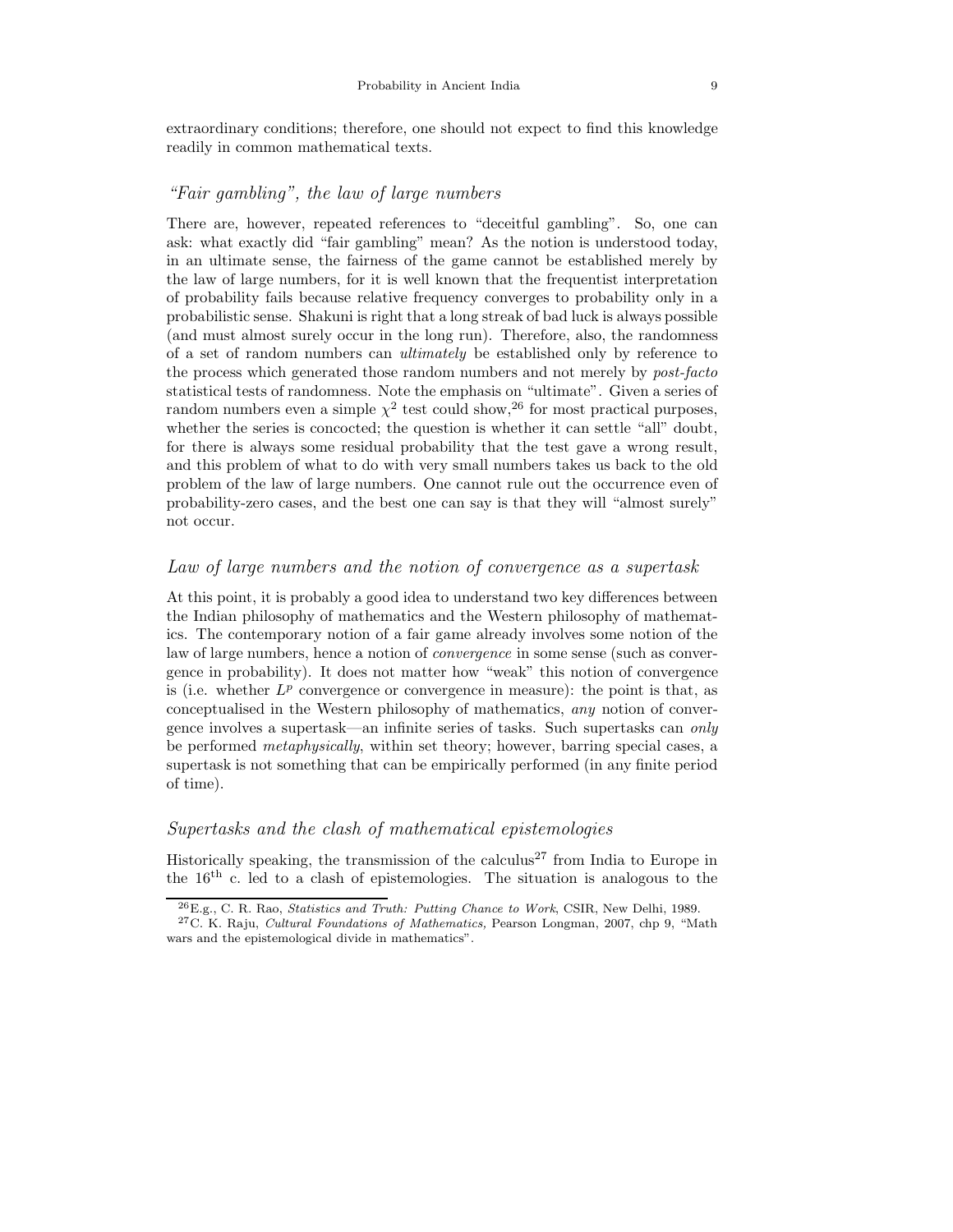clash of epistemologies which occurred when the Indian arithmetic techniques, called the Algorismus (after al Khwarizmi's latinized name), or "Arabic numerals", were imported into Europe and clashed with the abacus or the native Roman and Greek tradition of arithmetic. With regard to the Indian calculus, Western philosophers did not understand its epistemology, and felt that it involved supertasks. The practical usefulness of the calculus (in calculating trigonometric values, navigational charts etc.) then created the need to justify such supertasks. In the Western philosophy of mathematics, this mistaken belief about supertasks arose because of two reasons, (1) a belief in the perfection of mathematics, and (2) a distrust of the empirical as means of proof.

Thus, for example, reacting to the use of the new-fangled calculus-techniques by Fermat and Pascal, Descartes<sup>28</sup> wrote in his *Geometry* that comparing the lengths of straight and curved lines was "beyond the capacity of the human mind". Galileo's reaction, in his letters to Cavalieri, was similar, and he ultimately left it to his student Cavalieri to take credit or discredit for the calculus.

Descartes' reaction seems idiosyncratic and excessive, because any Indian child knew how to measure the length of a curved line empirically by using a piece of string, or *sulba* or *rajju*, and this was done in India, at least since the days of the *šulba sūtra* [−500 CE]. Perhaps, Descartes thought that the European custom of using a rigid ruler was the only way of doing things. (European navigators certainly had a serious problem for just this reason.) In any case, Descartes proceeded from the metaphysical premise that only the length of a straight line was meaningful. On this metaphysical premise, he thought that the length of a curved line could *only* be understood by *approximating* it by a series of straight-line segments. However large the number of straight line segments one might use, and howsoever fine the resulting approximation might be, it remained "imperfect", hence was not quite mathematics, for mathematics (Descartes believed) is perfect and cannot neglect the smallest quantity.

Descartes was willing to make a concession and allow that infinitesimal quantities could be neglected (a premise shared by many of his contemporaries, including, later Berkeley, in his criticism of Newton, and a process later formalised in non-standard analysis). Therefore, the only situation Descartes was willing to contemplate as acceptable was a situation where the neglected error was infinitesimal. But this required an *infinity* of straight line segments, each of *infinitesimal* length. But that created another difficulty: to compute the length of the curved line, one now had to sum an infinity of infinitesimals. And *this*, thought Descartes, was a supertask only God could perform.<sup>29</sup> (This was in the days before formal mathematics. Descartes thought of summing an infinite series by actually carrying out the sum.)

<sup>&</sup>lt;sup>28</sup>René Descartes, *The Geometry*, Book 2, trans. David Eugene and Marcia L. Latham, Encyclopaedia Britannica, Chicago, 1990, p. 544. <sup>29</sup>For more details, see C. K. Raju, "The Indian Rope Trick", *Bhartiya Samajik Chintan* **<sup>7</sup>**(4)

<sup>(</sup>New Series) (2009) pp. 265–269. http://ckraju.net/papers/MathEducation2RopeTrick.pdf. Also, *Cultural Foundations of Mathematics,* cited earlier, for more details.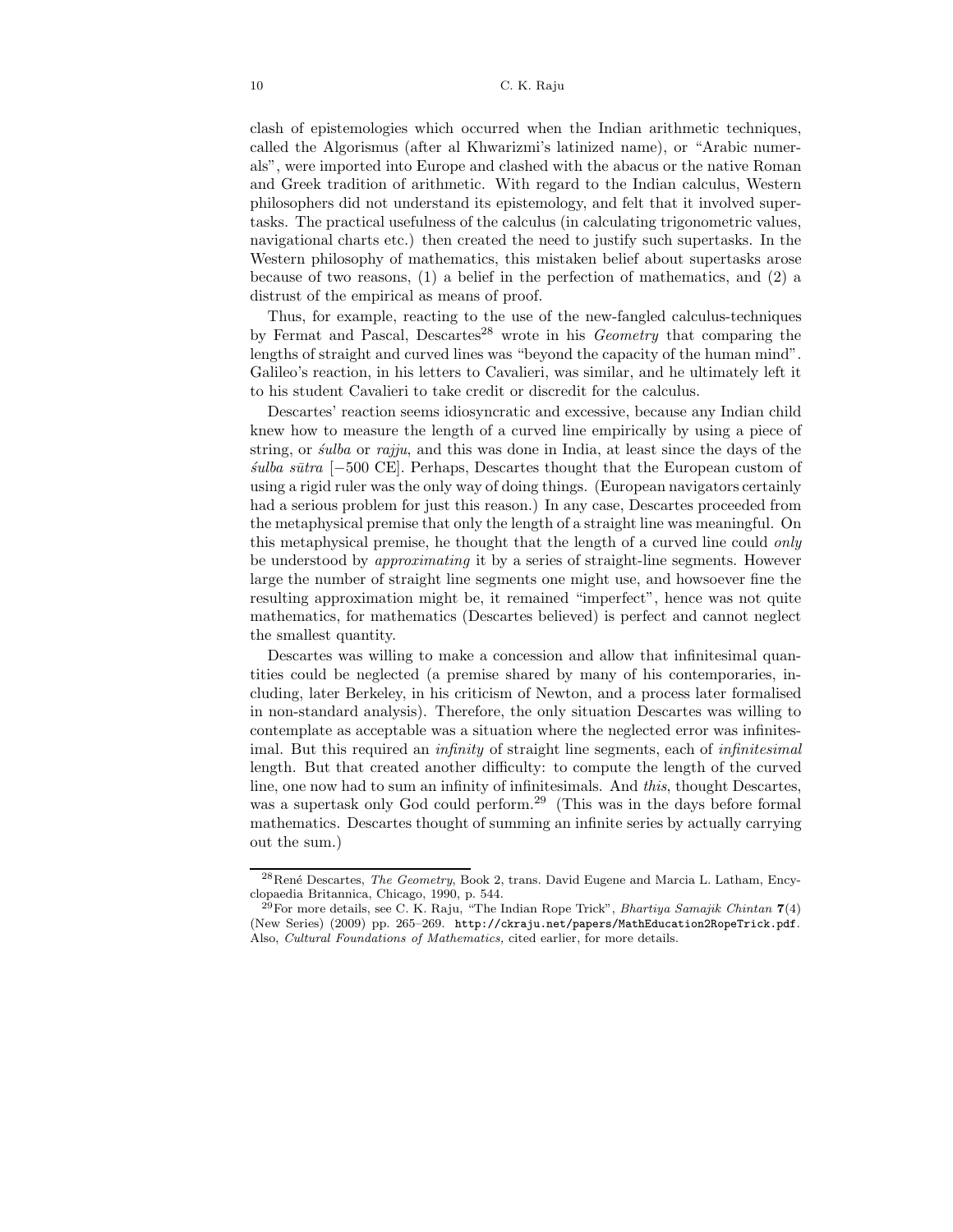That is, with the European way of thinking about mathematics as "perfect", the problem of neglecting small numbers got converted into the problem of supertasks or convergence. This got related to the difficulty of summing an "infinity of infinitesimals". It is these philosophical problems (supertasks, convergence) which are deemed to have been resolved in the Western tradition of mathematics today, through formal set theory, which enables the supertasks needed for the definition of formal real numbers and limits to be carried out formally, and which are needed for the current notion of a "fair game".

To put matters in another way, the philosophical issue which blocks the frequentist interpretation of probability is the Western belief that mathematics is "perfect", and hence cannot neglect even the smallest quantity, such as 10*−*200. In practice, of course, this frequentist understanding is commonly used in physics and works wonderfully well with a gas in a box where a "large" number may mean only 10<sup>23</sup> molecules.

In Western thought, however, what is adequate for physics is inadequate for mathematics, because empirical procedures are suspect and regarded as inferior to metaphysical procedures which are regarded as certain and "ultimate". This attitude is, in fact, at the core of almost all Western philosophy: deduction, a purely metaphysical process, is believed to be surer than induction, which involves an empirical process.

(To simplify the discussion, we are not getting here into another fine issue: the very division of physical and metaphysical in terms of Popper's criterion of refutability already involves inductive processes, and their relative valuation, for logical refutability does not guarantee empirical refutability, which latter requires an inductive process. Popper claimed that he had solved the problem of induction,<sup>30</sup> since probabilities, defined the Kolmogorov way, are not ampliative and are left unaffected by any new experiments. However, Popper overlooked the fact that empirically one can only obtain *estimates* of probabilities, never the probabilities themselves, and estimates of probabilities *may* be ampliative. So, Popper did not succeed in throwing any new light on the problem of induction.)

Suffice to say that these difficulties regarding "the fear of small numbers" and "inferiority of the empirical" are closely related to the understanding of the "law of large numbers" on the one hand, and , on the other hand, to the notion of "convergence" and "limits" that developed when Europeans tried to assimilate the calculus imported from India in the  $16<sup>th</sup>$  c. CE.

# *Zeroism: beyond the clash of epistemologies*

The hate politics that prevailed for centuries in Europe during the Crusades and Inquisition had a decisive impact not only on the Western history of science, but also on its philosophy: both had to be theologically correct (on pain of death). The way this was exploited by colonialists and racists is made abundantly clear

<sup>30</sup>K. R. Popper, *Realism and the Aim of Science*, PS to LscD, vol 1, Hutchinson, London, 1982.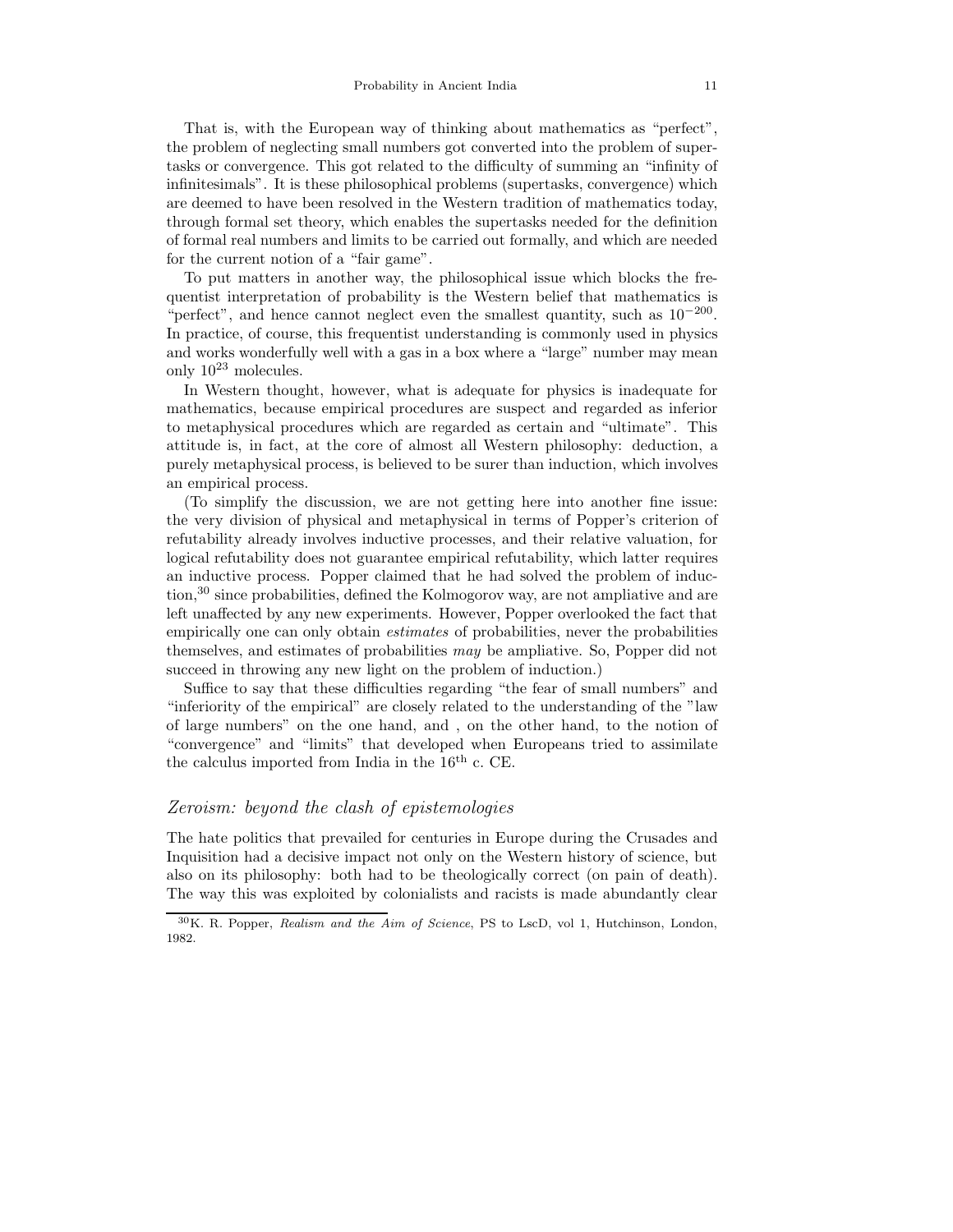in various ways. For example, Frank Thilly's text on philosophy, used as a text in pre-independence India, starts with the dismissal of all non-Western traditions as "non-philosophy". This belittling of anything non-Western as inappropriate and not-quite-science still represents a typical Western attitude today.

However, if we abandon the current Western historical myths about mathematics in Indian tradition, and look at the tradition *per se*, that gives us a fresh angle on the philosophical problems related to small numbers, and supertasks and the alleged unreliability of empirical procedures, which philosophical problems are intimately linked to the notion of convergence, and the related issue of the frequentist interpretation of probability.

First, let us take note of the differences in the cultural context. Basically, in India, unlike Europe, there was never a monopoly or hegemony of any single religion, and in this pluralistic (and largely secular) Indian environment, where many different brands of metaphysics were prevalent, there was no question of treating any particular brand of metaphysics as certain. Different people may (and did) have conflicting beliefs even about logic from the earliest times.<sup>31</sup> The Lok $\bar{a}$ yata rejected deduction as an inferior technique which did not lead to sure knowledge. The tradition in India, since the time of the Buddha, was to decide truth by debate, and not by the forcible imposition of any one brand of metaphysics.

Since metaphysics carried no certitude, the empirically manifest (*pratyaksa*) was the primary basis of discourse for two persons with conflicting metaphysical beliefs (even about logic etc.). This was the one (and only) means of proof which was accepted by *all* philosophical schools of thought in India. All this is in striking contrast to Western tradition where mathematics is regarded as metaphysical, and this metaphysics is simply declared, by social fiat, to be "universal" and certain like a religious belief. This attitude emerged naturally in the West, where mathematics was linked to religion and theology, and was spiritual and anti-empirical since the days of Plato and Neoplatonists like Proclus. (Indeed the very name "mathematics" comes from mathesis, meaning learning, and learning, on the wellknown Platonic/Socratic doctrine, is recollection of knowledge obtained in past lives, and so relates to stirring the soul. Mathematics was thought of as being especially good for this purpose, since it involved eternal truths which moved the eternal soul by sympathetic magic.) It is this belief—that mathematics contained eternal truths—which led to the belief that mathematics is perfect and hence cannot neglect the smallest quantity.

We have seen that the philosophical issue which blocks the frequentist interpretation of probability is just this Western belief in the perfection of mathematics. A number, howsoever small, such as 10*−*<sup>200</sup> cannot be neglected and set equal to zero. On the other hand, Indian tradition allowed this to be done, somewhat in the manner in which rounding is done today, but with a more sophisticated philosophy known as *´nyavāda* which I have called zeroism,<sup>32</sup> so as to emphasize the

<sup>31</sup>B. M. Baruah, *A History of Pre-Buddhistic Indian Philosophy*, Calcutta, 1921; reprint Motilal Banarsidass, Delhi, 1970.<br> $32C.$  K. Raju, "Zeroism and Calculus without Limits",  $4^{\text{th}}$  dialogue between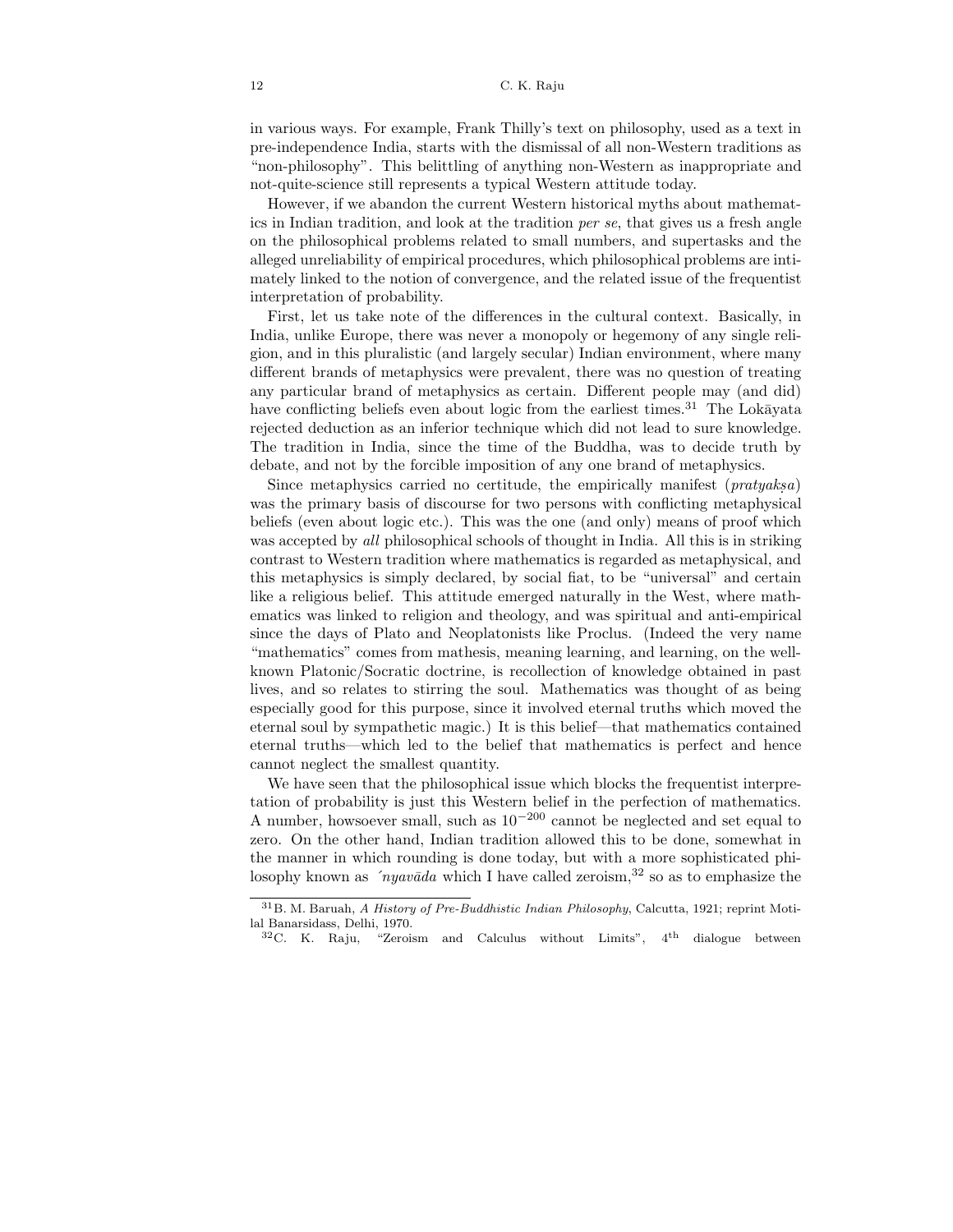fruitful practical aspects of the philosophy, and avoid sterile controversies about the exact interpretation of Buddhist texts.

Now it so happens that the formula for the sum of an infinite (*anantya*) geometric series was first developed in India (we find this in the  $\overline{A}ryabhat y$  *Bh* $\overline{a}sya$ of the 15th-16th c. Nīlakan,  $\frac{1}{3}$ . This naturally involved the question of what it *means* to sum an infinite series. A procedure existed to test the convergence of an infinite series (of both numbers and functions), and I have explained it elsewhere in more detail.<sup>34</sup> This is similar to what is today called the Cauchy criterion of convergence, except for one aspect. Thus, given an infinite series of numbers,  $\Sigma a_n$ , and an  $\epsilon > 0$ , the process checked whether there was an N beyond which  $\|\sum_{n=N}^{N+m} a_n\| < \epsilon$ . The supertask of actually summing the residual partial sums for *all* numbers m could obviously not be carried out except in some special cases (such as that of the geometric series). However, if  $S(k) = \sum_{n=1}^{k} a_n$ denotes the partial sums, the usual process was to check whether the partial sums became "constant", beyond some  $N^{35}$  Obviously, the partial sums  $S(k)$  would never literally become constant, and when successive terms are added, there would always be *some* change (except when all the terms of the series are zero beyond N, so that the infinite sum reduces to a finite sum). So this "constancy" or "no change" was understood to hold only *up to the given level of precision*  $(\epsilon)$  in use. That is, the sum of an infinite series was regarded as meaningful if the partial sums  $S(k)$  became constant, after a stage, *up to a non-representable* (or discardable) quantity:  $||S(N+m) - S(N)| < \epsilon$ , which is just the criterion stated earlier. What exactly constitutes a "non-representable" or "discardable" quantity  $(\epsilon)$  is context-dependent, decided by the level of precision required, and there need be no "universal" or mechanical rule for it.

Apart from a question of convergence, a key philosophical issue which has gone unnoticed relates to *representability*. The decimal expansion of a real number, such as  $\pi$ , also corresponds to an infinite series. Regardless of the convergence of this series, it can be *written* only up to a given number of terms (corresponding to a given level of precision): even writing down the terms in the infinite decimal expansion is a supertask: this is obvious enough when there is no rule to predict what the successive terms would be. So a real number such as  $\pi$  can *never* be accurately represented; Indian tradition took note of this difficulty from the earliest times, with the *śulba sutra*-s (-500 CE or earlier) using the words<sup>36</sup> सविशेष ("with something left out") or<sup>37</sup> सानित्य (*sa + anitya* = "impermanent, inexact"), and

Buddhism and Science, Nalanda, 2008. Draft at http://ckraju.net/papers/

Zeroism-and-calculus-without-limits.pdf.<br><sup>33</sup>*Aryabhatīya of Aryabhatācārya with the Bhāṣya of Nīlakanthasomasūtvan,* ed. K. Sambasiva<br>Sastri, University of Kerala, Trivandrum, 1930, reprint 1970, commentary on *Ganita* 17

<sup>&</sup>lt;sup>34</sup>C. K. Raju, *Cultural Foundations of Mathematics*, cited above, chp. 3.<br><sup>35</sup>*ibid.* p. 177-78, and e.g., *Kriyākramakarī*, cited above, p. 386.<br><sup>36</sup>Baudhāyana *śulba sūtra*, 2.12. S. N. Sen and A. K. Bag, *The Śulbasū Apastamba, K¯aty¯ayana, and M¯anava*, INSA, New Delhi, 1983, p. 169. <sup>37</sup>Apastamba *´sulba s¯utra*, 3.2. Sen and Bag, cited above, p. 103. The same thing is repeated

in other *śulba sūtra-s*.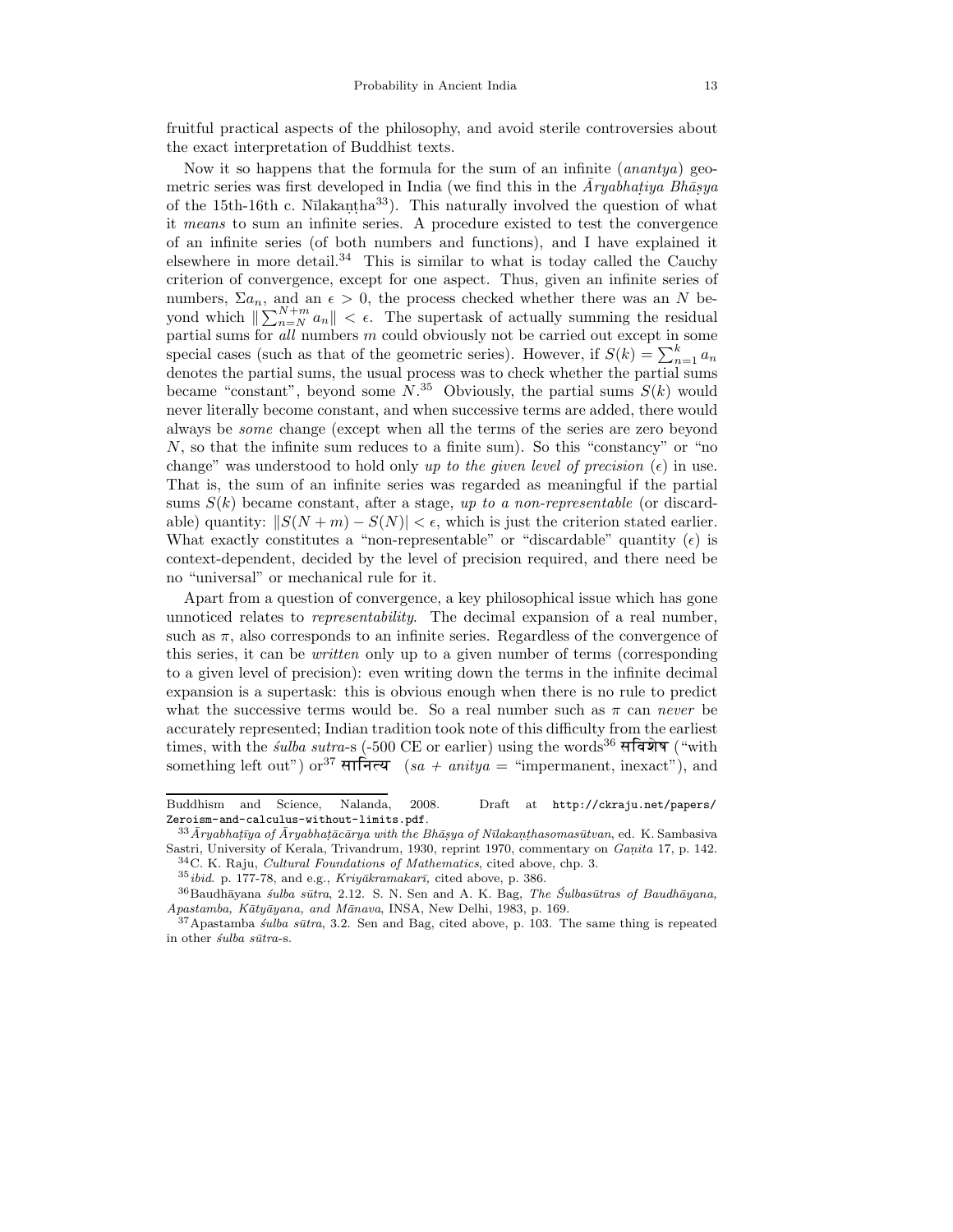early Jain works (such as the *Sūrya prajñāpati*, *sūtra* 20) also use the term *kiñcid viśesādhika* ("a little excess") in describing the value of  $\pi$  and  $\sqrt{2}$ . Aryabhata (5<sup>th</sup>) c. CE) used the word<sup>38</sup>  $\overline{\mathbf{u}}$  (near value), which term is nicely explained by Nīlakantha in his commentary,<sup>39</sup> essentially saying that the "real value" (**वास्तवी**)  $\overline{\text{H}}$   $\overline{\text{H}}$  cannot be given.

Taking cognizance of this element of non-representability fundamentally changes arithmetic. This happens, for example, in present-day computer arithmetic, where one is forced to take into account this element of non-representability, for only a finite set of numbers can be represented on a computer. Consequently, even integer arithmetic on a computer can *never* obey the rules of Peano's arithmetic. In the case of real numbers, or floating point computer arithmetic, of course, a mechanical rule is indeed set up for rounding (for instance in the IEEE floating point standard 754 of 1986), and this means that addition in floating point arithmetic is not an associative operation,<sup>40</sup> so that floating point arithmetic would *never* agree with the arithmetic according to any standard formal algebraic structure such as a ring, integral domain, field etc.

In Indian tradition, this difficulty of representation connects to a much deeper philosophy of  $\frac{\partial \bar{u}}{\partial u}$  and  $\bar{u}$ . On the Buddhist account of the world, the world evolves according to "conditioned coorigination". (A precise quantitative account of what this phrase means to me, and how this relates to current physics is a bit technical, and is available in the literature for those interested in  $it^{41}$ ) The key point is that there is genuine novelty of the sort that would surprise even God, if he existed. There is no rigid linkage (no Newton's "laws") between present and past, the present is not implicit in the past (and cannot be calculated from knowledge of the past, even by Laplace's demon). Accordingly, *there is genuine change; nothing stays constant*. But how does one *represent* a non-constant, continually changing entity? Note that, on Buddhist thought, this problem applies to *any* entity, for Buddhists believe nothing real can exist unchanged or constant for two instants, so there is no constant entity whatsoever which is permanent or persists unchanged.

This creates a difficulty even with the most common utterances, such as the statement "when I was a boy", for I have changed since I was a boy, and now have a different size, gray hair etc. The linguistic representation however suggests that underlying these changes, there is something constant, the "I" to which these changes happen. Buddhists, however, denied the existence of any constant, unchanging essence or soul for it was neither empirically manifest, nor could it be inferred: the boy and I are really two different individuals with some common

<sup>&</sup>lt;sup>38</sup> Ganita 10, trans. K. S. Shukla cited earlier.<br><sup>39</sup>  $\bar{A}ryabhat\bar{v}ya bh\bar{a}yya$ , commentary on *Ganita* 10, ed. Sambasiva Sastry, cited earlier, p. 56.<br><sup>40</sup> For an example of how this happens, see C. K. Raju, "Computers,

and the alternative epistemology of the calculus in the Yuktibhasa", *Philosophy East and West*, **51**(3) 2001, pp. 325–62.

 $41$ The idea is to use functional differential equations of mixed-type to represent physical time evolution. This leads to spontaneity. See C. K. Raju, *Time: Towards a Consistent Theory*, Kluwer Academic, 1994, chp. 5b. Also, C. K. Raju, "Time Travel and the Reality of Spontaneity", *Foundations of Physics* **36** (2006) pp. 1099–1113.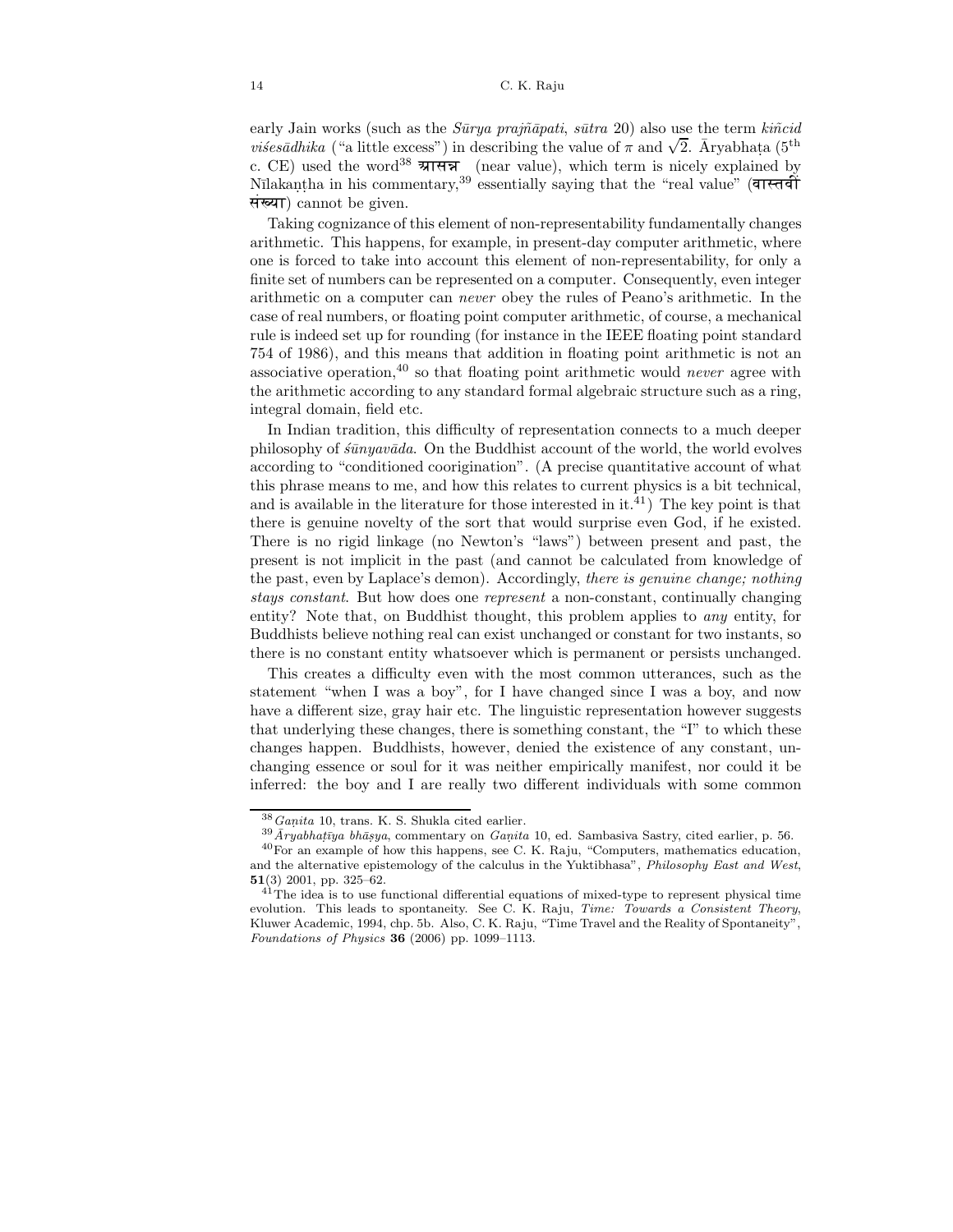memories. However, while Buddhists accept the reality of impermanence, there is a practical problem of representation in giving a unique name to each individual at each instant. Consider, for example, Ashoka. No one, not even the Buddhists, describe him as Ashoka1, Ashoka2, and so on, with one number for each instant of his life, which cumbersome nomenclature would require some billion different names even on the gross measure of one second as an atomic instant of time. Therefore, for practical purposes, Buddhists recognize the *paucity of names*, and still use a single name to *represent* a whole procession of individuals. This "constancy" of the representation is implicitly understood in the same sense as the constancy of the partial sums of an infinite series: namely, one neglects some small differences as irrelevant to the context. That is, on the Buddhist view of constant change, the customary representation of an individual, used in everyday parlance, as in the statement "when I was a boy", can be obtained only by *neglecting* the changes involved (my size, my gray hair, etc) as inconsequential or irrelevant in the context, and which changes are hence discarded as "non-representable" (for the practical purpose of mundane conversation, in natural language).

So, from the Buddhist perspective of impermanence, mundane linguistic usage necessarily involves such neglect of "inconsequential" things, no matter what one wants to talk about. Note the contrast from the idealistic Platonic and Neoplatonic belief. Plato and Neoplatonists believed in the existence of ideal and unchanging or eternal and constant entities (soul, mathematical truths). Within this idealistic frame, mundane linguistic usage (as in the statement "when I was a boy") admits a simple justification in straightforward sense that change happens to some underlying constant or ideal entity. But this possibility is not available within Buddhism, which regards such underlying ideal entities as fictitious and erroneous, and can, therefore, only speak about non-constant entities, *as if* they were constant. The dot on the piece of paper is all we have, it is the idealization of a geometric point which is erroneous. (Apart from the idealist position, the formalist perspective of set theory also fails, for Buddhist logic is not two valued. But I have dealt with this matter in detail, elsewhere, and we will see this in more detail below.)

Thus, *'sunyavada* or zeroism provides a new way to get over the "fear of small" numbers". It was, I believe, Borel who raised the question of the meaning of small numbers such as 10<sup>−200</sup>. On the *śūnyavāda* perspective, we can discard such numbers as practically convenient. (We have nothing better, no "ideal" or "perfect" way of doing things.) We are not obliged to give a general or universal rule for this, though we can adopt *convenient* practices.

What this amounts to is a realist and fallibilist position. All knowledge (including mathematical knowledge) is fallible.<sup>42</sup> Therefore, when given an exceesively

 $^{42}$ If mathematical proof is treated as fallible, the criterion of falsifiability would need modification. When a theory fails a test, it is no longer clear what has been refuted: (a) the hypothesis or (b) the deduction connecting hypothesis to consequences. C. K. Raju, "Proofs and refutations in mathematics and physics", in: *History and Philosophy of Science*, ed. P. K. Sen, PHISPC (to appear).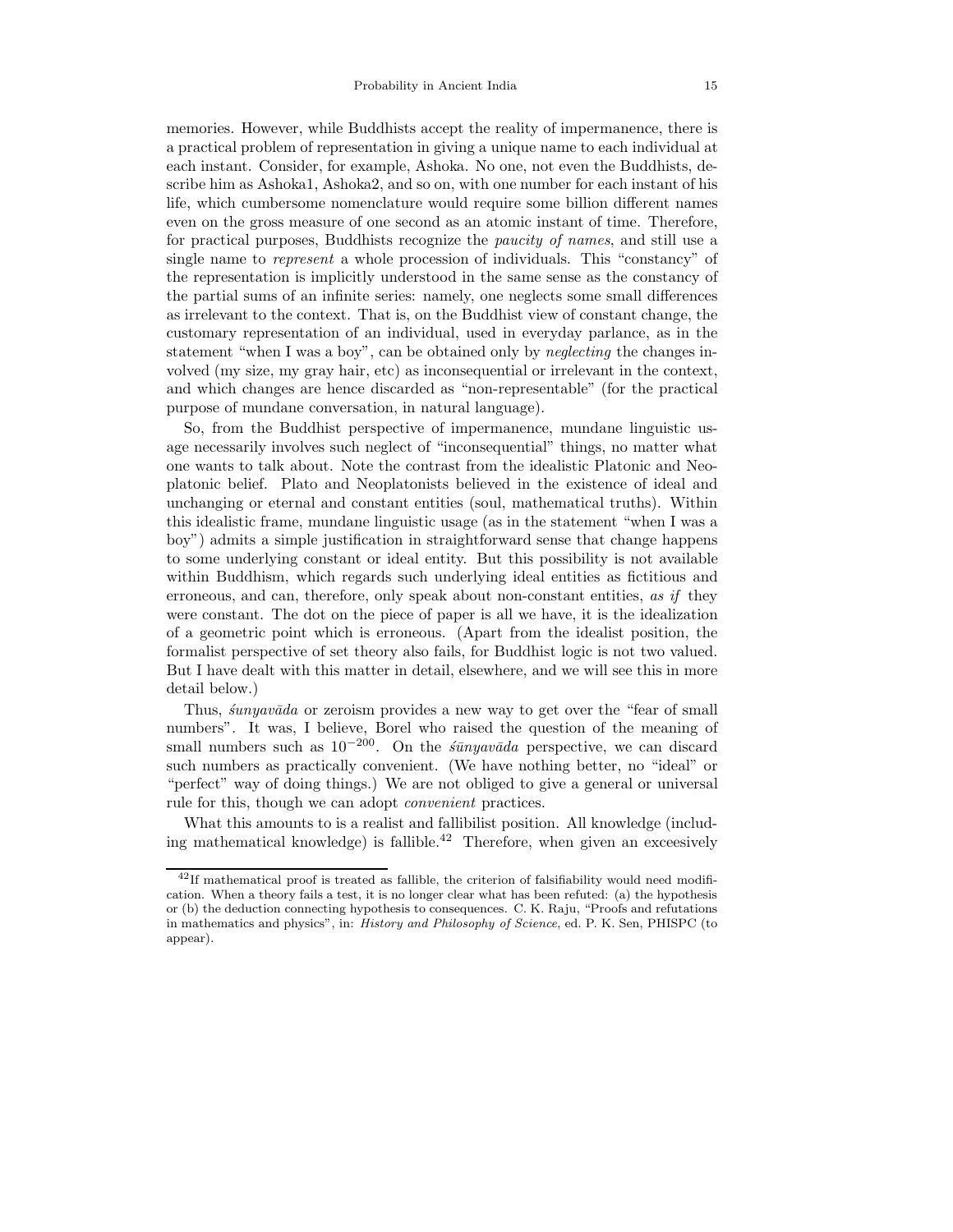small number we may discard it, as in customary practice, or in computer arithmetic. (Unlike computer arithimetic, where one requires a rule, with human arithmetic, we can allow the "excessive smallness" of the number to be determined by the context.) It is possible, that this leads to a wrong decision. If enough evidence accumulates to the contrary, we revise our decision. It is the search for immutable and eternal truths that has to be abandoned. Such eternal truths are appropriate to religion not any kind of science.

Thus the traditional Indian understanding of mathematics, using zeroism, dispenses with the need for convergence, limits, or supertasks, and rehabilitates the frequentist interpretation of probability, in the sense that it provides a fresh answer to a long-standing philosophical difficulty in the Western tradition.

# SUBJECTIVE PROBABILITIES AND THE UNDERLYING LOGIC OF SENTENCES

# *Probabilities of singular events*

Of course, there are other problems with the frequentist interpretation: for example, it does not apply to single events, for which one might want to speak of probability. The classic example is that of a single footprint on a deserted beach (or the origin of life). There is some probability, of course, that someone came in a helicopter and left that single footprint just to mystify philosophers. But, normally, one would regard it as a natural phenomenon and seek a natural explanation for it.

In this context there is an amusing account from Indian Lokayata tradition, which is the counterpart of the Epicurean perspective in Greek tradition. Here, a man seeking to convert his girlfriend to his philosophical perspective, goes about at night carrying a pair of wolf's paws. He makes footprints with these paws. His aim is to demonstrate the fallibility of inference. He argues that by looking at the footprints, learned people will infer that a wolf was around, and they will be wrong. (We recall that the Lokayata believed that the only reliable principle of proof was the empirically manifest.)

More seriously, such singular events pose a serious problem today in quantum mechanics, where the "probability interpretation of the wave function" is called into play to explain interference of probabilities exhibited by single objects. A typical illustration of such interference is the two-slit diffraction pattern that is observed even when it is practically assured that electrons are passing through the slit one at a time. Understanding the nature of quantum probabilities has become a major philosophical problem, and we describe below some attempts that have been made to understand this problem by connecting it to philosophies and logics prevalent in ancient Indian tradition.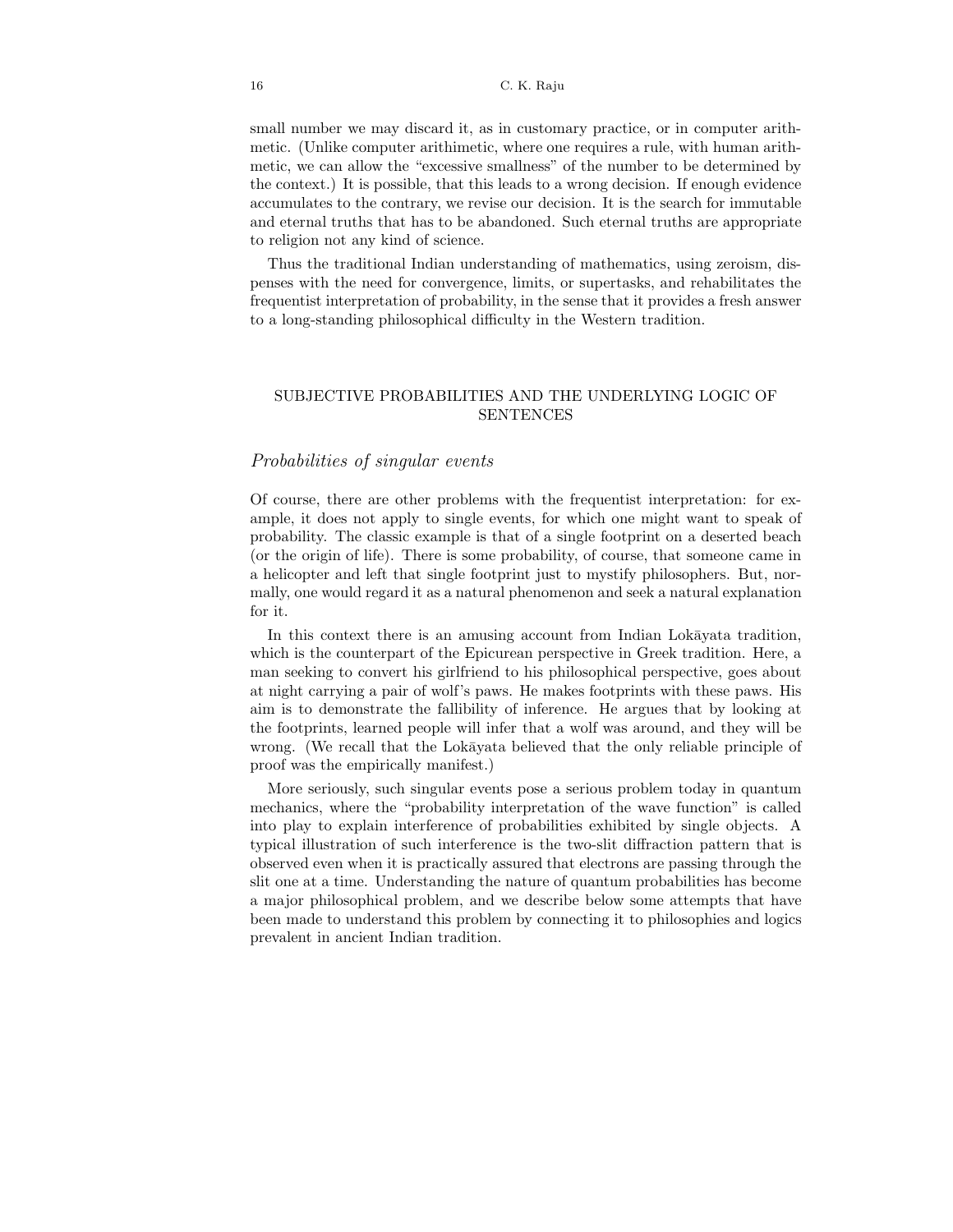# *Quantum mechanics, Boolean algebra, and the logic of propositions*

In the 1950's there was a novel attempt to connect the foundations of probability theory to the Jain logic of  $sy\bar{a}day\bar{a}da$ , by three influential academicians from India: P. C. Mahalanobis,<sup>43</sup> founder of the Indian Statistical Institute, J. B. S. Haldane,<sup>44</sup> who had moved to that institution, and D. S. Kothari,<sup>45</sup> Chairman of the University Grants Commission. Subsequently, the quasi truth-functional logic used in the structured-time interpretation of quantum mechanics<sup>46</sup> was connected to Buddhist logic.<sup>47</sup>

To understand these attempts, first of all, let us connect them to the more common (Kolmogorov) understanding of probability as a positive measure of total mass 1 defined on a Boolean  $\sigma$ -algebra (usually of Borel sets of a topological space). The common definition typically requires set theory, as we saw above, to facilitate the various supertasks that are required, whether for the construction of formal real numbers as Dedekind cuts, or as equivalence classes of Cauchy sequences, or for the notion of convergence required by the law of large numbers. However, from a philosophical perspective it is more convenient to use *statements* instead of *sets* (though the two are obviously interconnected). Thus, instead of defining probabilities over measurable *sets*, it is more natural to define probabilities over a Boolean algebra of *statements*. This, incidentally, suits the subjectivist interpretation, for the probability of a statement could then be taken to indicate the degree of (general) subjective belief in that statement (or the objective propensity of that statement to be true, whatever that means).

The immediate question, however, is that of the *algebraic structure* formed by these statements. First of all, we can set aside the specifically  $\sigma$ -algebra aspect, for we have already dealt with the notion of convergence and supertasks above. For the purposes of this section we will focus on the Boolean algebra part. Why should probability be defined over a Boolean algebra?

The answer is obviously that if we have a 2-valued logic of sentences, then a Boolean algebra is what we naturally get from the usual notion of "and", "or", "not", which are used to define the respective set-theoretic operations of intersection, union and complementation. What is not obvious is why these "usual" notions should be used, or why logic should be 2-valued.

Quantum mechanics (and especially the problem of the probabilities of singular events in it) provides a specific *empirical* reason to call the Boolean algebra into question. With probabilities defined on a Boolean algebra, joint distributions of

<sup>43</sup>P. C. Mahalanobis, 'The Foundations of Statistics (A Study in Jaina Logic)', *Dialectica* **8**,

<sup>1954,</sup> pp. 95–111; reproduced in Sankhya, Indian Journal of Statistics, 18, 1957, pp. 183–94.<br><sup>44</sup>J. B. S. Haldane, 'The Syādavāda system of Predication', Sankhya, Indian Journal of Statis*tics*, **18**, 1957, pp. 195–200.<br><sup>45</sup>D. S. Kothari, 'Modern Physics and *Sy* $\bar{a}$ dav $\bar{a}$ da', Appendix IV D in in *Formation of the* 

*Theoretical Fundamentals of Natural Science* vol. 2 of *History of Science and Technology in Ancient India*, by D. P. Chattopadhyaya, Firma KLM, Calcutta, 1991, pp. 441–48. <sup>46</sup>C. K. Raju, *Time: Towards a Consistent Theory*, cited above, chp. 6B, "Quantum Mechan-

ical Time". <sup>47</sup>C. K. Raju, *The Eleven Pictures of Time*, Sage, 2003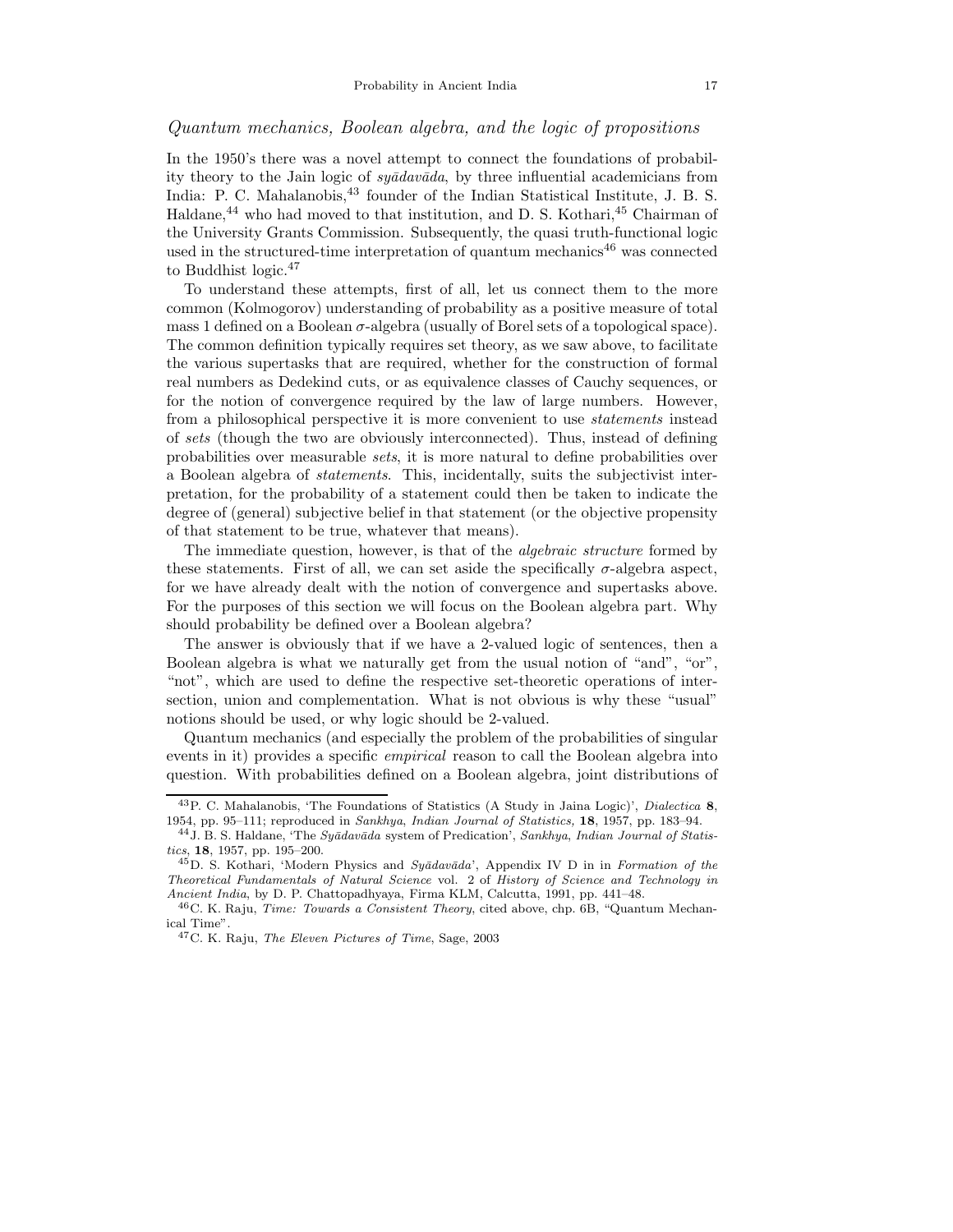random variable are assured to exist. This is, however, known to *not* happen in quantum mechanics. (We will not go into details, since our primary concern here is with Indian tradition, and not quantum mechanics. However, this author has explained the detailed relation to quantum mechanics elsewhere, at both a technical<sup>48</sup> and a non-technical level.<sup>49</sup>) The Hilbert space formulation of quantum mechanics starts with the premise that quantum probabilities cannot be defined on a Boolean algebra, since joint distributions do not exist. The appropriate algebraic structure is taken to be that of the lattice of subspaces (or projections) of a Hilbert space (although there are numerous other opinions about what the exact algebraic structure ought to be).

The usual definition of a random variable as a measurable function actually requires only the *inverse* function, which is a homomorphism which preserves the algebraic structure. In the Hilbert space context, this definition of a random variable as a homomorphism (on a lattice, not an algebra) naturally leads one to identify random variables with projection-valued measures (spectral measures). By the spectral theorem, such measures correspond to densely-defined, self-adjoint operators in this Hilbert space. Since the lattice of projections is non-distributive, these random variables do not admit joint distributions. This corresponds to the more common assertion ("uncertainty principle") that dynamical (random) variables (self-adjoint operators) which do not commute cannot be simultaneously measured.

To return to the question of logic, unlike in India, where different types of logic have been in existence for over  $2500$  years, from pre-Buddhist times,<sup>50</sup> the West took cognizance of the existence of logics that are not 2-valued, only from the 1930's onwards, starting with Lukaciewicz who proposed a 3-valued logic, where the truth values could be interpreted as "true", "false", and "indeterminate". Could such a 3-valued logic account for quantum probabilities? This question was first investigated by Reichenbach, in an unsuccessful interpretation of quantum mechanics.

The 3 Indian academics mentioned above also interpreted the Jain logic of *sy¯adav¯ada* (perhaps-ism) as a 3-valued logic (Haldane), and explored 3-valued logic as a philosophical basis for formulating probabilities (Mahalanobis), and interpreting quantum mechanics (Kothari). Haldane's idea related to perception. With repeated experiments, something on the threshold of perception (such as a sound) may be perceptible sometimes, and sometimes not. In such cases, the "indeterminate" truth value should be assigned to the statement that the "something" is perceptible. Mahalanobis' idea was that this third truth value was already a rudimentary kind of probability, for it expressed the notion of "perhaps". Kothari's idea was to try and explain quantum mechanics on that basis (though he overlooks Reichenbach's earlier unsuccessful attempt).

<sup>48</sup>C. K. Raju, *Time: Towards a Consistent Theory*, cited above, chp. 6B, "Quantum Mechan-

<sup>&</sup>lt;sup>49</sup>C. K. Raju, *The Eleven Pictures of Time*, Sage, 2003.<br><sup>50</sup>B. M. Baruah, *A History of Pre-Buddhistic Indian Philosophy*, cited above.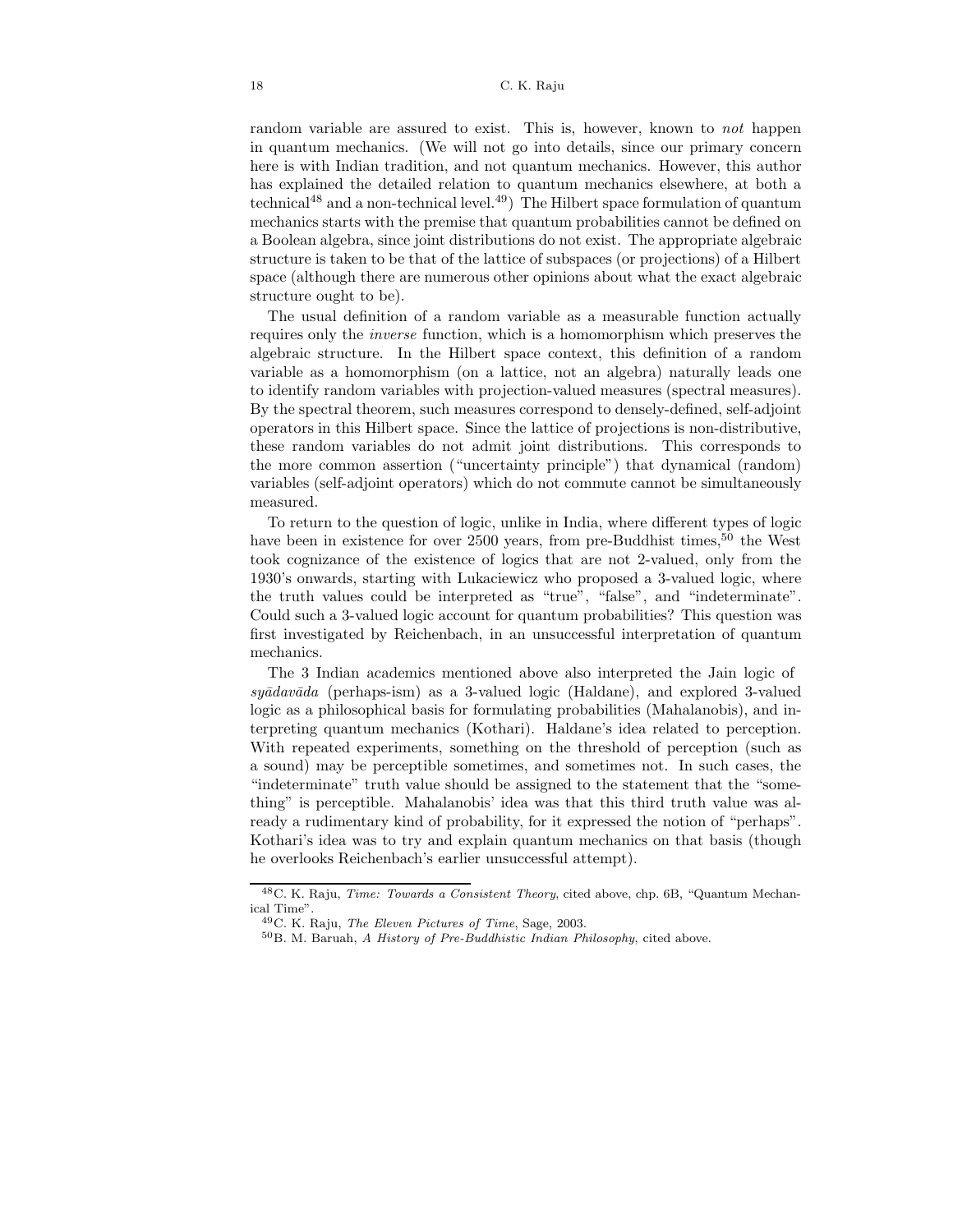# *Buddhist and quasi truth-functional logic*

While Haldane's interpretation is clear enough within itself, it is not clear that it accurately captures the logic of  $s\bar{y}\bar{a}d\bar{a}v\bar{a}d\bar{a}$ . Thus, the Jain tradition grew in the vicinity of the Buddhist tradition (the Buddha and Mahavira were contemporaries). However, Buddhist logic is not 3-valued. For example, in the Digha Nikāya, the Buddha asserts the existence of 4 alternatives (*catuskoti*): (1) The world is finite;  $(2)$  the world is not finite  $(=$  infinite);  $(3)$  the world is both finite and infinite; and  $(4)$  the world is neither finite nor infinite.<sup>51</sup>

This logic of 4-alternatives does *not* readily fit into a multi-valued truth-functional framework. Especially, the third alternative, which is of the form  $A \wedge \neg A$ , is a contradiction within 2-valued logic, and difficult to understand even within the frame of 3-valued logic, where it cannot ever be "true"'. The reason why 3-valued logic is not appropriate for quantum probabilities is roughly this: in the case of the two-slit experiment, what is being asserted is that it is true that the electron passed through *both* slit A *and* slit B, and not that in reality it passed through only one slit, but we do not *know* which slit it passed through. What is being asserted is that we know that Schrödinger's cat is both alive and dead, as in the third alternative above, and not that it is either alive or dead, but we do not know which is the case.

However, the 3<sup>rd</sup> alternative of the Buddhist logic of 4 alternatives (*catuskoti*) makes perfect sense with a quasi truth-functional logic. The standard semantics here uses the Tarski-Wittgenstein notion of logical "world", as "all that is the case". On this "possible-world semantics" one assigns truth values (either true or false) to all atomic statements: such an assignment of truth values represents the possible facts of the world (at one instant of time), or a "possible world". This enables the interpretation of modal notions such as possibility and necessity: a statement is "possible" if it is true in *some* possible worlds, and "necessary" if it is true in *all* possible worlds (tautology). In fact, Haldane appeals to precisely this sort of semantics, in his interpretation of Jain logic, except that his "worlds" are chronologically sequential. Thus,  $A$  is true at one instant of time, while not- $A$  is true at *another* instant of time—there is nothing paradoxical about a cat which is alive now, and dead a while later. However, this, as we have observed, is not appropriate to model the situation depicted by quantum mechanics.

With quantum mechanics what we require are multiple logical worlds attached to a *single* instant of time. Parallel computing provides a simple and concrete desktop model of this situation, with each processor represented by a separate logical world. The meaningfulness of a quasi truth-functional logic is readily grasped in this situation where multiple (logical) worlds are chronologically simultaneous and not sequential, for this allows a statement to be simultaneously both true and false. That is, with multiple (2-valued) logical worlds attached to a *single* instant

 $51$ Brahmajāla sutta of the Dīgha Nikāya. (Hindi trans.) Rahul Sānkrityāyana and Jagdish Kāshyapa. Delhi: Parammitra Prakashan, 2000, pp. 8–9; (English trans.) Maurice Walshe, Boston: Wisdom Publication, 1995, pp. 80–81. For a more detailed exposition, see C. K. Raju, "Logic", in *Encyclopedia of Non-Western Science, Technology and Medicine*, Springer, 2008.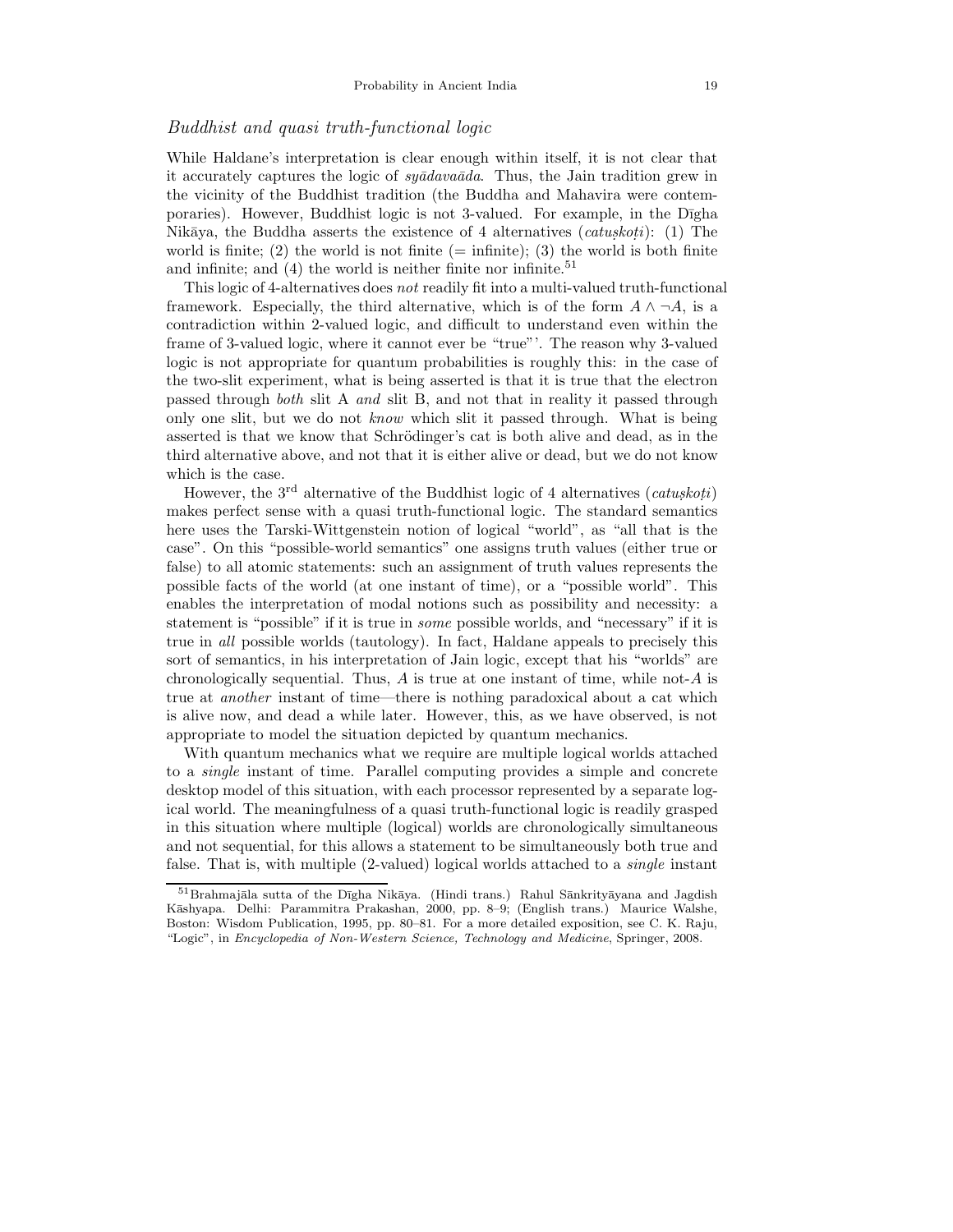of time, it is meaningful to say that  $A$  is true in one world while  $\neg A$  is *simultaneously* true in another. So, a statement may be simultaneously both true and false, without trivializing the theory, or making it inconsistent. From our immediate perspective, the important thing is this: such a quasi truth-functional logic leads on the one hand to an algebraic structure appropriate to quantum probabilities, which structure is not a Boolean algebra.<sup>52</sup> On the other hand, Buddhist logic (*catuskoti*) naturally admits an interpretation as a quasi truth-functional logic. Thus, Buddhist logic (understood as quasi truth-functional) leads to just the sort of probabilities that seem to be required by quantum mechanics.

This quasi truth-functional logic, corresponding to simultaneous multiple worlds, is not a mere artificial and *post-facto* construct imposed on either quantum mechanics or Buddhist thought. From the viewpoint of physics, quasi truth-functional logic arises naturally by considering the nature of time. This is best understand through history. Hoping to make "rigorous" the imported calculus, and the notion of derivative with respect to time required for his "laws", Newton made time metaphysical ("*absolute*, *true*, and *mathematical* time" which "flows equably *without relation to anything external*"53). Eventually, this intrusion of metaphysics and religious belief into physics had to be eliminated, from physics, through a revised *physical* definition of the measure of time; that directly led to the special theory of relativity.<sup>54</sup> A correct mathematical understanding of relativity, shows that physical time evolution must be described by functional differential equations (and not ordinary differential equations or partial differential equations). The further elimination of the theological understanding of causality in physics makes these functional differential equations of mixed-type. The resulting picture of physical time evolution<sup>55</sup> is remarkably similar to the core Buddhist notion of "conditioned" coorigination": where the future is *conditioned* by the past, but *not* decided by it. There is genuine novelty. Thus, the relation of the quasi truth-functional logic to the revised notion of time, in physics, parallels the relation of Buddhist logic to the Buddhist notion of "conditioned coorigination" (*paticca samuppada*). Note that this last notion differs from the common notion of "causality" used in Western thought, with which it is commonly confounded.

Of course, formal Western mathematics (and indeed much of Western philosophy) is likely to be a long-term casualty of any departure from 2-valued logic. In fact, the very idea that logic (or the basis of probability) is not culturally universal, and may not be empirically certain, unsettles a large segment of Western thought,

<sup>52</sup>See the main theorem in C. K. Raju "Quantum mechanical Time", cited above. <sup>53</sup>I. Newton, *The Mathematical Principles of Natural Philosophy*, A. Motte's translation revised by Florian Cajori, Encyclopedia Britannica, Chicago, 1996, p. 8.<br><sup>54</sup>For an exposition of Poincaré's philosophical analysis of the notion of time which led to the

special theory of relativity, see C. K. Raju, "Einstein's time", *Physics Education* (India), **8**(4) (1992) pp. 293–305. A proper clock was defined by *postulating* the velocity of light to be a constant. This had nothing to do with any experiment. See, also, C. K. Raju, "The Michelson-Morley experiment", *Physics Education* (India) **<sup>8</sup>**(3) (1991) pp. 193–200. <sup>55</sup>C. K. Raju, "Time travel and the reality of spontaneity", *Found. Phys.* **<sup>36</sup>** (2006) pp. 1099–

<sup>1113.</sup>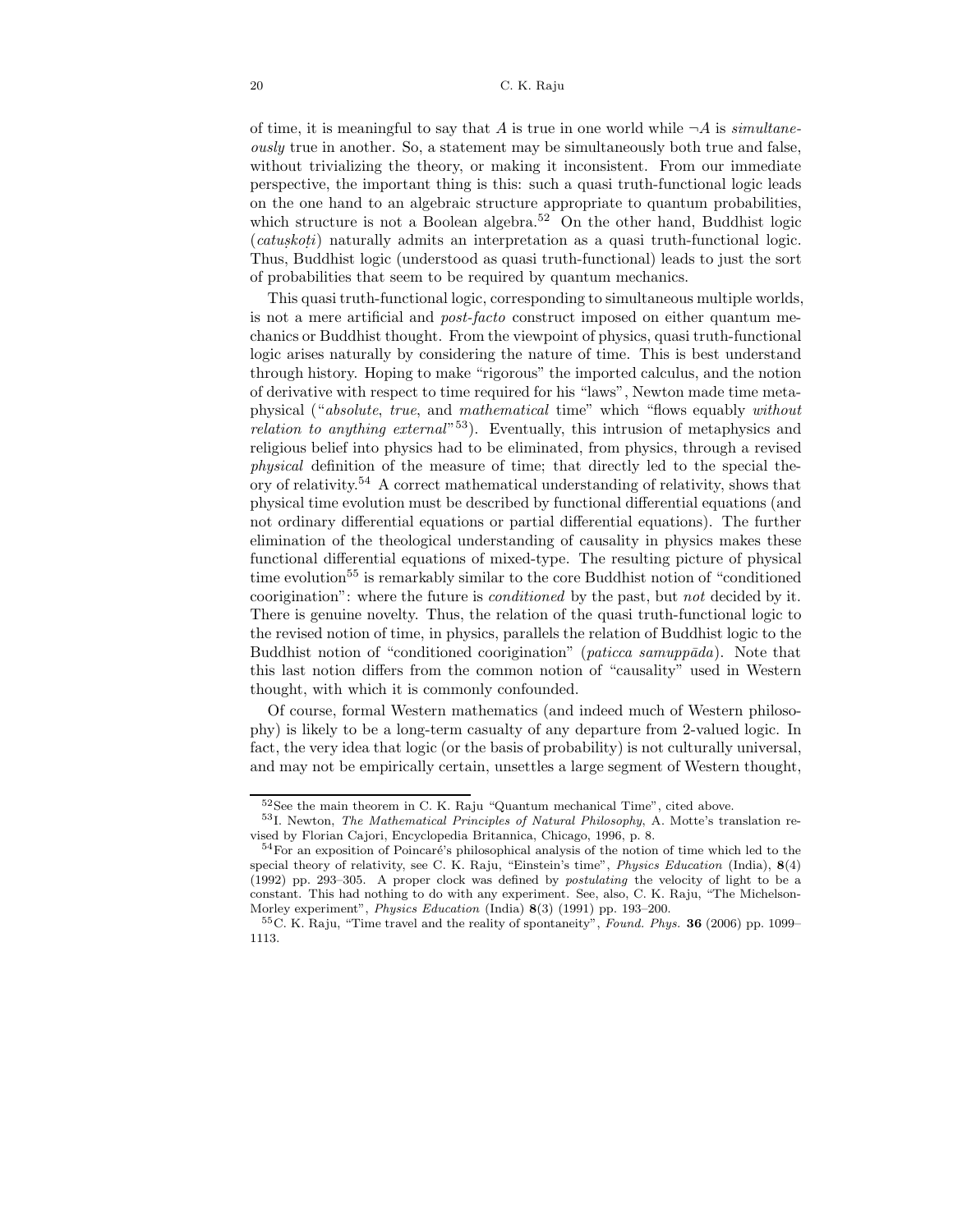and its traditional beliefs about induction and deduction.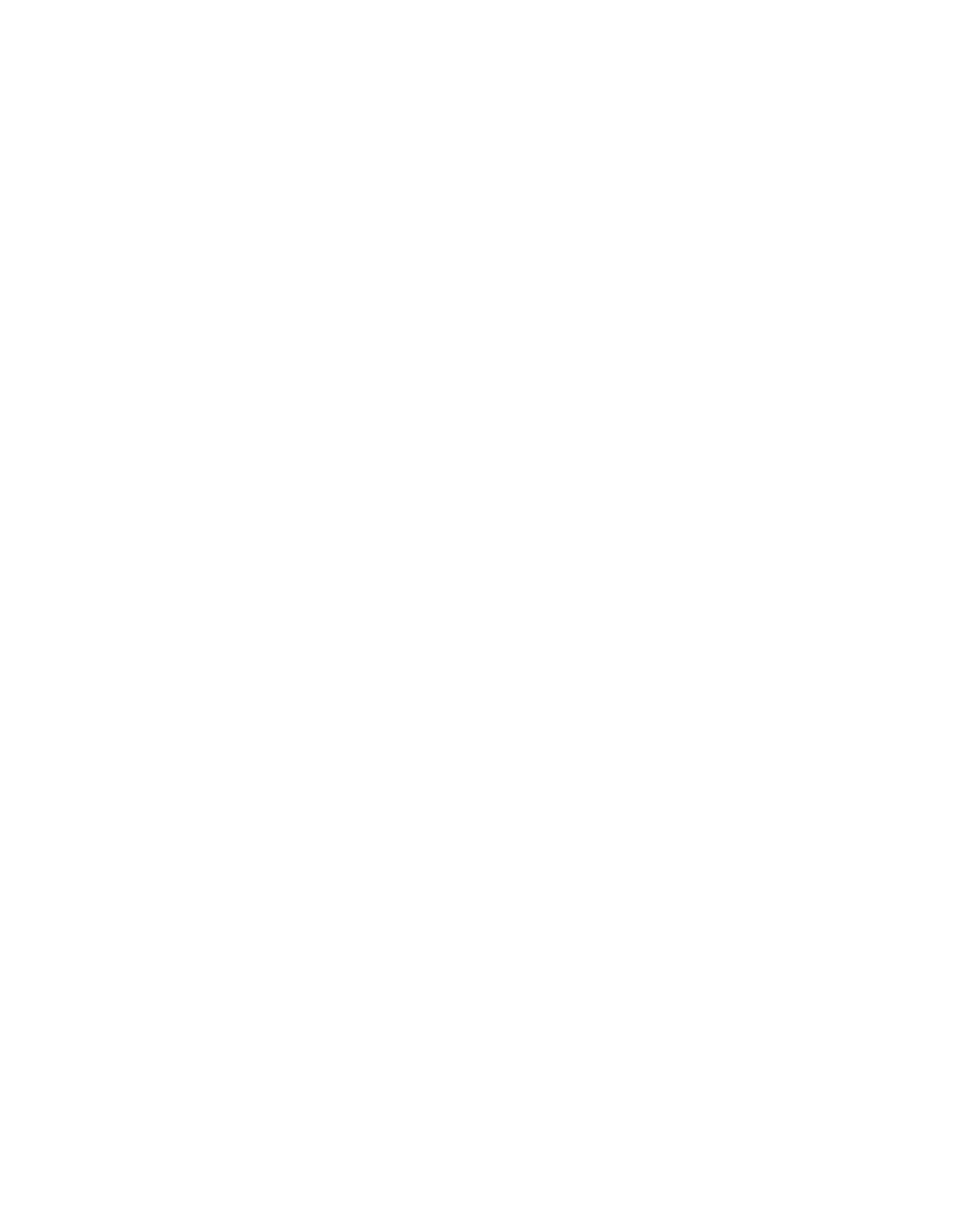# **INDEX**

 $\bar{A}$ ryabhata, 5 Bhaskara II, 2, 3 calculus Descartes' idiosyncratic reaction, 10 *catus.kot.i*, 19, 20 convergence and supertasks, 11 deduction regarded as inferior to induction by Lokāyata, 12 Descartes, René idiosyncratic reaction to Indian calculus, 10 dice how was the game played in early India, 6 hymn in Rgveda, 6 in early India and martingale bets, 6 in Mahabharata epic, 7 science of, related to sampling in Mahabharata, 8 story of Nala and Rtuparna, 8 *Ganita Sāra Samgraha*, 4 Hacking, Ian, 4

Halayudha, 1 Haldane, J. B. S., 17

Kothari, D. S., 17 *Kriy¯akramkar¯ı*, 2

law of large numbers and fear of small numbers, 11

*L¯ıl¯avat¯ı*, 2 logic 3-valued, 18 and  $s\nu\bar{a}dav\bar{a}da$ , 18 Buddhist, 17 Buddhist logic as quasi truth-functional, 19 Buddhist logic leads to quantum probabilities, 20  $ca tuskoti$ , 19 Jain, 17 Jain logic as 3-valued, 18 not culturally universal, 20 of 4-alternatives and Schrödinger's cat, 19 of 4-alternatives as quasi truthfunctional, 19 pre-Buddhist, 18 quasi truth-functional, 17 quasi truth-functional and quantum mechanics, 17 Mahabharata, 7

notion of fair gambling in, 7 relation of dice to sampling theory, 8 Mahalanobis, P. C., 17

Newton, Isaac, 20

 $paticca$  samupp $\bar{a}da$ , 20 *P¯at.¯ıgan. ita*, 2, 4, 6 permutations and combinations and Indian music, 1 and large numbers, 2 continuous tradition from Vedas to Bhaskara II, 2 Piñgala's rule and binomial expansion, 1